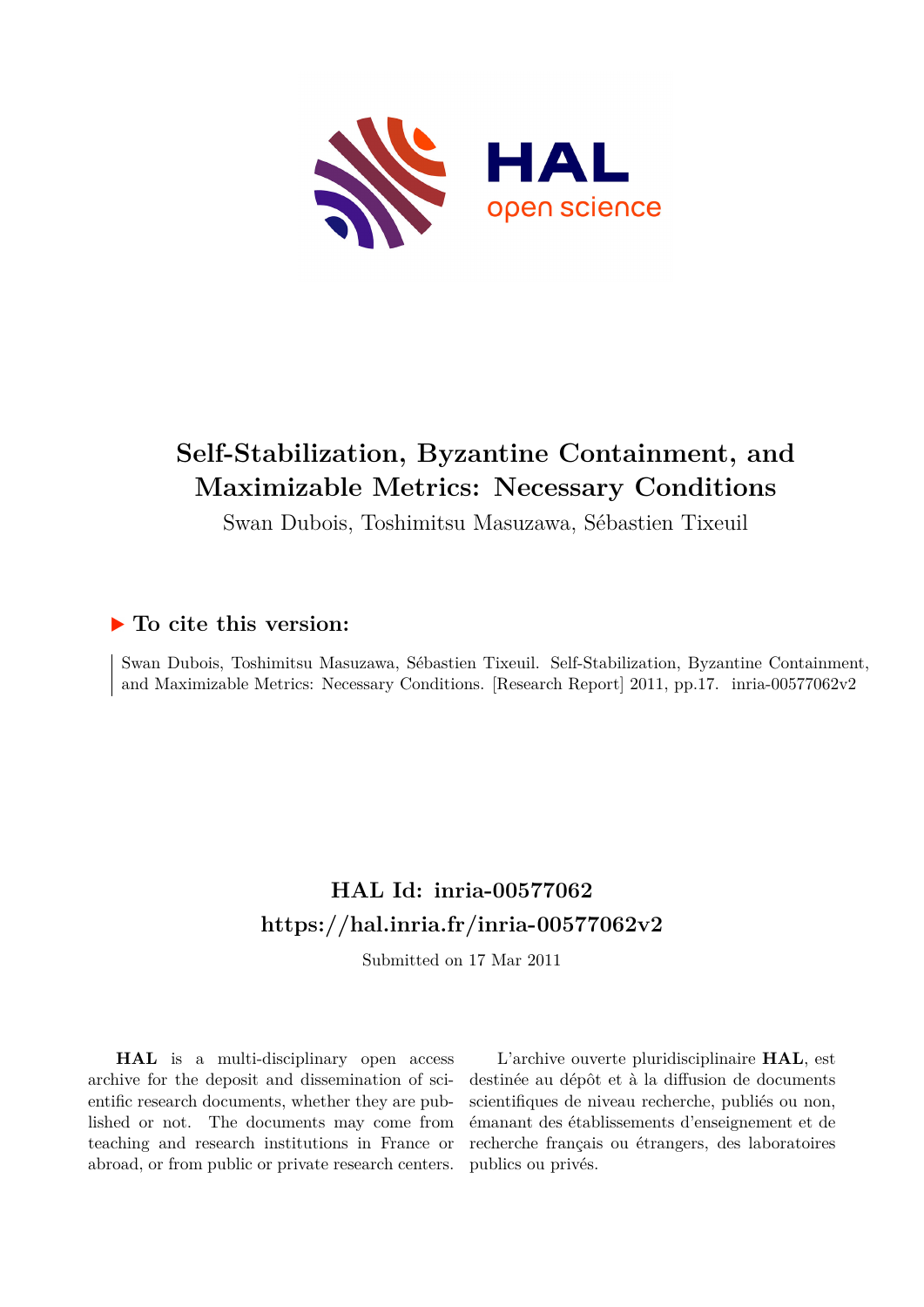# Self-Stabilization, Byzantine Containment, and Maximizable Metrics: Necessary Conditions

Swan Dubois<sup>∗</sup> Toshimitsu Masuzawa<sup>†</sup> Sébastien Tixeuil<sup>‡</sup>

#### Abstract

Self-stabilization is a versatile approach to fault-tolerance since it permits a distributed system to recover from any transient fault that arbitrarily corrupts the contents of all memories in the system. Byzantine tolerance is an attractive feature of distributed systems that permits to cope with arbitrary malicious behaviors.

We consider the well known problem of constructing a maximum metric tree in this context. Combining these two properties is known to induce many impossibility results. In this paper, we provide two necessary conditions to construct maximum metric tree in presence of transients and (permanent) Byzantine faults.

## 1 Introduction

The advent of ubiquitous large-scale distributed systems advocates that tolerance to various kinds of faults and hazards must be included from the very early design of such systems. *Selfstabilization* [[2](#page-16-0), [3,](#page-16-0) [15\]](#page-17-0) is a versatile technique that permits forward recovery from any kind of *transient* faults, while *Byzantine Fault-tolerance* [\[11\]](#page-17-0) is traditionally used to mask the effect of a limited number of *malicious* faults. Making distributed systems tolerant to both transient and malicious faults is appealing yet proved difficult [\[4, 1,](#page-16-0) [14\]](#page-17-0) as impossibility results are expected in many cases.

Related Works A promizing path towards multitolerance to both transient and Byzantine faults is *Byzantine containment*. For *local* tasks (*i.e.* tasks whose correctness can be checked locally, such as vertex coloring, link coloring, or dining philosophers), the notion of *strict stabilization* was proposed [\[14](#page-17-0), [13](#page-17-0)]. Strict stabilization guarantees that there exists a *containment radius* outside which the effect of permanent faults is masked, provided that the problem specification makes it possible to break the causality chain that is caused by the faults. As many problems are not local, it turns out that it is impossible to provide strict stabilization for those. To circumvent impossibility results, the weaker notion of *strong stabilization* was proposed [\[12](#page-17-0), [7\]](#page-17-0): here, correct nodes outside the containment radius may be perturbated by the actions of Byzantine node, but only a finite number of times.

Recently, the idea of generalizing strict and strong stabilization to an area that depends on the graph topology and the problem to be solved rather than an arbitrary fixed containment radius was proposed [\[5, 6\]](#page-16-0) and denoted by *topology aware* strict (and strong) stabilization. When maximizable metric trees are considered,[[5](#page-16-0)] proposed an optimal (with respect to impossibility results) protocol for topology-aware strict stabilization, and for the simpler case of breathfirst-search metric trees, [\[6\]](#page-16-0) presented a protocol that is optimal both with respect to strict and strong variants of topology-aware stabilization. The case of optimality for topology-aware strong stabilization in the general maximal metric case remains open.

<sup>∗</sup>UPMC Sorbonne Universit´es & INRIA, France, swan.dubois@lip6.fr

<sup>†</sup>Osaka University, Japan, masuzawa@ist.osaka-u.ac.jp

<sup>&</sup>lt;sup>‡</sup>UPMC Sorbonne Universités & Institut Universitaire de France, France, sebastien.tixeuil@lip6.fr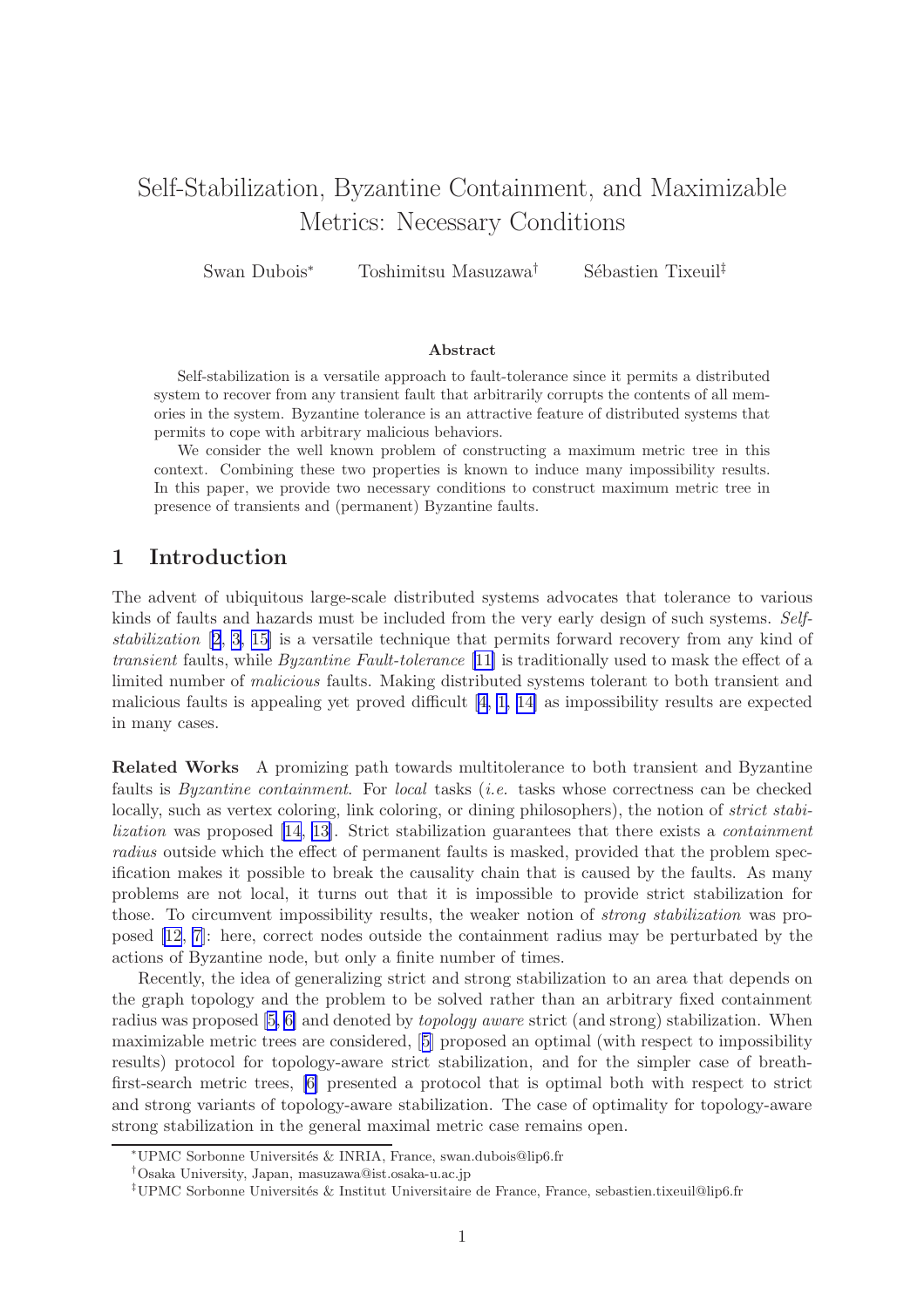Our Contribution In this paper, we investigate the possibility of topology-aware strong stabilization for tasks that are global *(i.e.* for with there exists a causality chain of size  $r$ , where  $r$  depends on  $n$  the size of the network), and focus on the maximum metric tree problem. In more details, we provide two necessary conditions to perform Byzantine containment for maximum metric tree construction. First, we characterize a specific class of maximizable metrics (which includes breath-first-search and shortest path metrics) that prevents the exitence of strong stabilizing solutions. Then, we generalize an impossibilty result of [\[6](#page-16-0)] that provides a lower bound on the containmemt area for topology-aware strong stabilization.

## 2 Model and Definitions

### 2.1 State Model

A *distributed system*  $S = (P, L)$  consists of a set  $P = \{v_1, v_2, \ldots, v_n\}$  of processes and a set L of bidirectional communication links (simply called links). A link is an unordered pair of distinct processes. A distributed system  $S$  can be regarded as a graph whose vertex set is  $P$ and whose link set is  $L$ , so we use graph terminology to describe a distributed system  $S$ . We use the following notations:  $n = |P|$ ,  $m = |L|$  and  $d(u, v)$  denotes the shortest path between two processes u and v (*i.e* the length of the shortest path between u and v).

Processes u and v are called *neighbors* if  $(u, v) \in L$ . The set of neighbors of a process v is denoted by  $N_v$ . We do not assume existence of a unique identifier for each process. Instead we assume each process can distinguish its neighbors from each other by locally labelling them.

In this paper, we consider distributed systems of arbitrary topology. We assume that a single process is distinguished as a *root*, and all the other processes are identical. We adopt the *shared state model* as a communication model in this paper, where each process can directly read the states of its neighbors.

The variables that are maintained by processes denote process states. A process may take actions during the execution of the system. An action is simply a function that is executed in an atomic manner by the process. The action executed by each process is described by a finite set of guarded actions of the form  $\langle \text{guard} \rangle \longrightarrow \langle \text{statement} \rangle$ . Each guard of process u is a boolean expression involving the variables of  $u$  and its neighbors.

A global state of a distributed system is called a *configuration* and is specified by a product of states of all processes. We define  $C$  to be the set of all possible configurations of a distributed system S. For a process set  $R \subseteq P$  and two configurations  $\rho$  and  $\rho'$ , we denote  $\rho \stackrel{R}{\mapsto} \rho'$  when  $\rho$ changes to  $\rho'$  by executing an action of each process in R simultaneously. Notice that  $\rho$  and  $\rho'$ can be different only in the states of processes in  $R$ . For completeness of execution semantics, we should clarify the configuration resulting from simultaneous actions of neighboring processes. The action of a process depends only on its state at  $\rho$  and the states of its neighbors at  $\rho$ , and the result of the action reflects on the state of the process at  $\rho'$ .

We say that a process is *enabled* in a configuration  $\rho$  if the guard of at least one of its actions is evaluated as true in  $\rho$ .

A *schedule* of a distributed system is an infinite sequence of process sets. Let  $Q = R^1, R^2, \ldots$ be a schedule, where  $R^i \subseteq P$  holds for each i  $(i \geq 1)$ . An infinite sequence of configurations  $e = \rho_0, \rho_1, \ldots$  is called an *execution* from an initial configuration  $\rho_0$  by a schedule Q, if e satisfies  $\rho_{i-1} \stackrel{R^i}{\mapsto} \rho_i$  for each  $i$  ( $i \geq 1$ ). Process actions are executed atomically, and we distinguish some properties on the scheduler (or daemon). A *distributed daemon* schedules the actions of processes such that any subset of processes can simultaneously execute their actions. We say that the daemon is *central* if it schedules action of only one process at any step. The set of all possible executions from  $\rho_0 \in C$  is denoted by  $E_{\rho_0}$ . The set of all possible executions is denoted by E, that is,  $E = \bigcup_{\rho \in C} E_{\rho}$ . We consider *asynchronous* distributed systems where we can make no assumption on schedules.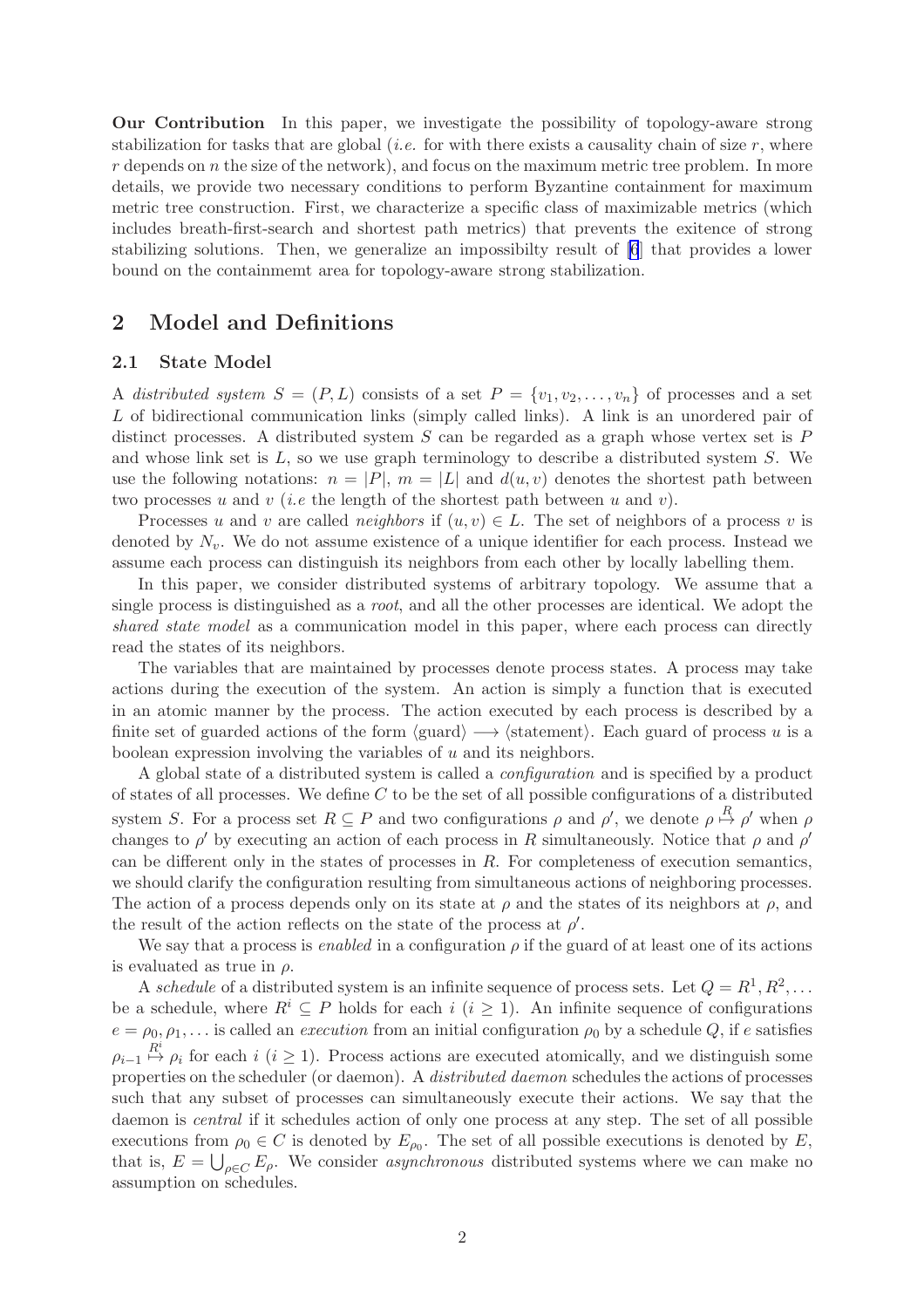In this paper, we consider (permanent) *Byzantine faults*: a Byzantine process (*i.e.* a Byzantine-faulty process) can make arbitrary behavior independently from its actions. If  $v$ is a Byzantine process,  $v$  can repeatedly change its variables arbitrarily. For a given execution, the number of faulty processes is arbitrary but we assume that the root process is never faulty.

### 2.2 Self-Stabilizing Protocols Resilient to Byzantine Faults

Problems considered in this paper are so-called *static problems*, *i.e.* they require the system to find static solutions. For example, the spanning-tree construction problem is a static problem, while the mutual exclusion problem is not. Some static problems can be defined by a *specification predicate* (shortly, specification),  $spec(v)$ , for each process v: a configuration is a desired one (with a solution) if every process satisfies  $spec(v)$ . A specification  $spec(v)$  is a boolean expression on variables of  $P_v \subseteq P$ ) where  $P_v$  is the set of processes whose variables appear in spec(v). The variables appearing in the specification are called *output variables* (shortly, *O-variables*). In what follows, we consider a static problem defined by specification  $spec(v)$ .

A *self-stabilizing protocol* ([[2](#page-16-0)]) is a protocol that eventually reaches a *legitimate configuration*, where  $spec(v)$  holds at every process v, regardless of the initial configuration. Once it reaches a legitimate configuration, every process never changes its O-variables and always satisfies  $spec(v)$ . From this definition, a self-stabilizing protocol is expected to tolerate any number and any type of transient faults since it can eventually recover from any configuration affected by the transient faults. However, the recovery from any configuration is guaranteed only when every process correctly executes its action from the configuration, *i.e.*, we do not consider existence of permanently faulty processes.

When (permanent) Byzantine processes exist, Byzantine processes may not satisfy  $spec(v)$ . In addition, correct processes near the Byzantine processes can be influenced and may be unable to satisfy spec(v). Nesterenko and Arora [\[14](#page-17-0)] define a *strictly stabilizing protocol* as a self-stabilizing protocol resilient to unbounded number of Byzantine processes.

Given an integer c, a c-correct process is a process defined as follows.

Definition 1 (c-correct process) *A process is* c*-correct if it is correct (* i.e. *not Byzantine) and located at distance more than* c *from any Byzantine process.*

**Definition 2**  $((c, f)$ -containment) *A configuration*  $\rho$  *is*  $(c, f)$ -contained *for specification spec if, given at most* f *Byzantine processes, in any execution starting from* ρ*, every* c*-correct process* v *always satisfies* spec(v) *and never changes its O-variables.*

The parameter c of Definition 2 refers to the *containment radius* defined in[[14\]](#page-17-0). The parameter f refers explicitly to the number of Byzantine processes, while [\[14](#page-17-0)] dealt with unbounded number of Byzantine faults (that is  $f \in \{0 \dots n\}$ ).

Definition 3 ((c, f)-strict stabilization) *A protocol is* (c, f)-strictly stabilizing *for specification* spec *if, given at most* f *Byzantine* processes, any execution  $e = \rho_0, \rho_1, \ldots$  contains a *configuration*  $\rho_i$  *that is*  $(c, f)$ *-contained for spec.* 

An important limitation of the model of [\[14\]](#page-17-0) is the notion of r-*restrictive* specifications. Intuitively, a specification is r-restrictive if it prevents combinations of states that belong to two processes  $u$  and  $v$  that are at least  $r$  hops away. An important consequence related to Byzantine tolerance is that the containment radius of protocols solving those specifications is at least r. For some (global) problems r can not be bounded by a constant. In consequence, we can show that there exists no  $(c, 1)$ -strictly stabilizing protocol for such a problem for any (finite) integer c.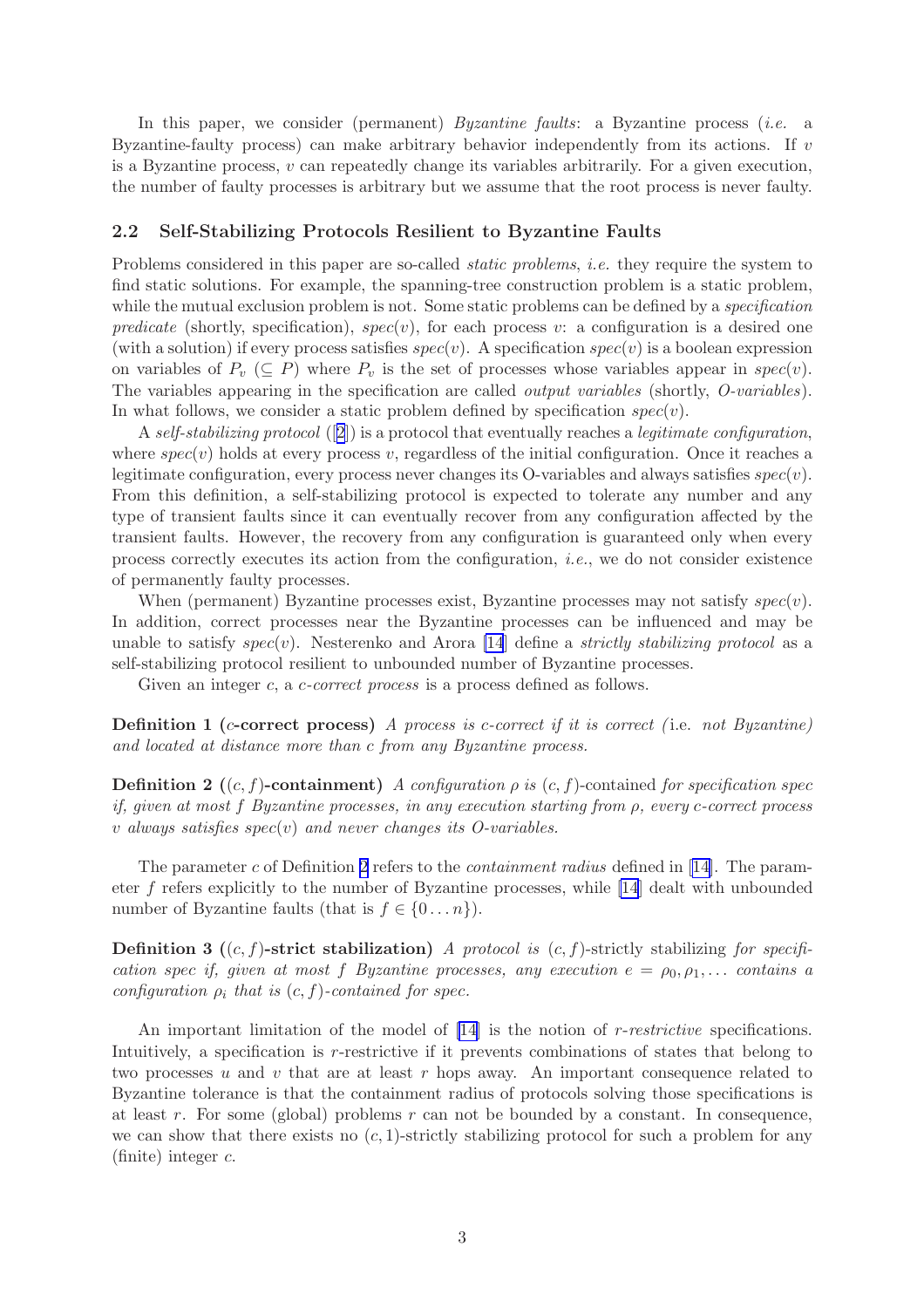Strong stabilization To circumvent such impossibility results,[[7](#page-17-0)] defines a weaker notion than the strict stabilization. Here, the requirement to the containment radius is relaxed, *i.e.* there may exist processes outside the containment radius that invalidate the specification predicate, due to Byzantine actions. However, the impact of Byzantine triggered action is limited in times: the set of Byzantine processes may only impact processes outside the containment radius a bounded number of times, even if Byzantine processes execute an infinite number of actions.

In the following of this section, we recall the formal definition of strong stabilization adopted in [\[7\]](#page-17-0). From the states of c-correct processes, c*-legitimate configurations* and c*-stable configurations* are defined as follows.

Definition 4 (c-legitimate configuration) *A configuration* ρ *is* c*-legitimate for* spec *if every* c*-correct process* v *satisfies* spec(v)*.*

Definition 5 (c-stable configuration) *A configuration* ρ *is* c*-stable if every* c*-correct process never changes the values of its O-variables as long as Byzantine processes make no action.*

Roughly speaking, the aim of self-stabilization is to guarantee that a distributed system eventually reaches a c-legitimate and c-stable configuration. However, a self-stabilizing system can be disturbed by Byzantine processes after reaching a c-legitimate and c-stable configuration. The *c*-disruption represents the period where *c*-correct processes are disturbed by Byzantine processes and is defined as follows

**Definition 6 (c-disruption)** *A portion of execution*  $e = \rho_0, \rho_1, \ldots, \rho_t$  ( $t > 1$ ) is a c-disruption *if and only if the following holds:*

- *1.* e *is finite,*
- *2.* e *contains at least one action of a* c*-correct process for changing the value of an O-variable,*
- *3.* ρ0 *is* c*-legitimate for* spec *and* c*-stable, and*
- 4.  $\rho_t$  is the first configuration after  $\rho_0$  such that  $\rho_t$  is c-legitimate for spec and c-stable.

Now we can define a self-stabilizing protocol such that Byzantine processes may only impact processes outside the containment radius a bounded number of times, even if Byzantine processes execute an infinite number of actions.

**Definition 7** ((t, k, c, f)-time contained configuration) *A configuration*  $\rho_0$  *is* (t, k, c, f)-time *contained for* spec *if given at most* f *Byzantine processes, the following properties are satisfied:*

- *1.* ρ0 *is* c*-legitimate for* spec *and* c*-stable,*
- 2. every execution starting from  $ρ_0$  contains a c-legitimate configuration for spec after which *the values of all the O-variables of* c*-correct processes remain unchanged (even when Byzantine processes make actions repeatedly and forever),*
- *3. every execution starting from* ρ0 *contains at most* t c*-disruptions, and*
- *4. every execution starting from* ρ0 *contains at most* k *actions of changing the values of O-variables for each* c*-correct process.*

Definition 8 ((t, c, f)-strongly stabilizing protocol) *A protocol* A *is* (t, c, f)*-strongly stabilizing if and only if starting from any arbitrary configuration, every execution involving at most* f *Byzantine processes contains a*  $(t, k, c, f)$ *-time contained configuration that is reached after at most* l *rounds. Parameters* l *and* k *are respectively the* (t, c, f)*-stabilization time and the*  $(t, c, f)$ *-process-disruption times of A.*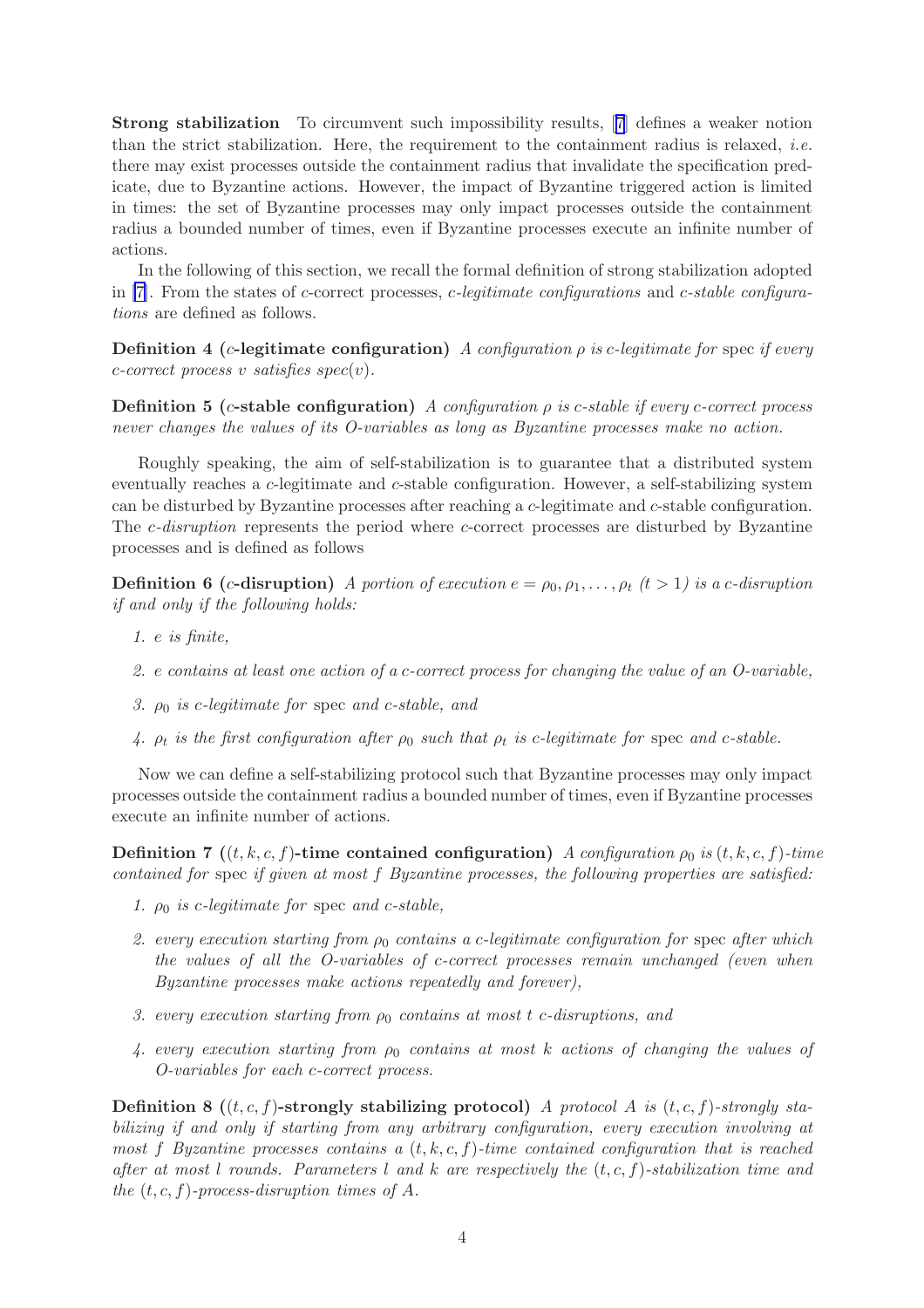Note that a  $(t, k, c, f)$ -time contained configuration is a  $(c, f)$ -contained configuration when  $t = k = 0$ , and thus,  $(t, k, c, f)$ -time contained configuration is a generalization (relaxation) of a  $(c, f)$ -contained configuration. Thus, a strongly stabilizing protocol is weaker than a strictly stabilizing one (as processes outside the containment radius may take incorrect actions due to Byzantine influence). However, a strongly stabilizing protocol is stronger than a classical selfstabilizing one (that may never meet their specification in the presence of Byzantine processes).

The parameters  $t, k$  and  $c$  are introduced to quantify the strength of fault containment, we do not require each process to know the values of the parameters.

Topology-aware Byzantine resilience We saw previously that there exist a number of impossibility results on strict stabilization due to the notion of  $r$ -restrictives specifications. To circumvent this impossibility result, we describe here another weaker notion than the strict stabilization: the *topology-aware strict stabilization* (denoted by TA strict stabilization for short) introduced by [\[5\]](#page-16-0). Here, the requirement to the containment radius is relaxed, *i.e.* the set of processes which may be disturbed by Byzantine ones is not reduced to the union of  $c$ neighborhood of Byzantine processes (*i.e.* the set of processes at distance at most c from a Byzantine process) but can be defined depending on the graph topology and Byzantine processes location.

In the following, we give formal definition of this new kind of Byzantine containment. From now, B denotes the set of Byzantine processes and  $S_B$  (which is function of B) denotes a subset of V (intuitively, this set gathers all processes which may be disturbed by Byzantine processes).

**Definition 9** ( $S_B$ -correct node) *A node is*  $S_B$ -correct *if it is a correct node* (i.e. *not Byzantine)* which not belongs to  $S_B$ .

**Definition 10** ( $S_B$ -legitimate configuration) *A configuration*  $\rho$  *is*  $S_B$ -legitimate *for* spec *if* every  $S_B$ -correct node v *is legitimate for spec* (*i.e. if spec(v) holds*).

**Definition 11** ( $(S_B, f)$ -topology-aware containment) *A configuration*  $\rho_0$  *is*  $(S_B, f)$ -topologyaware contained *for specification* spec *if, given at most* f *Byzantine processes, in any execution*  $e = \rho_0, \rho_1, \ldots$ , every configuration is  $S_B$ -legitimate and every  $S_B$ -correct process never changes *its O-variables.*

The parameter  $S_B$  of Definition 11 refers to the *containment area*. Any process which belongs to this set may be infinitely disturbed by Byzantine processes. The parameter f refers explicitly to the number of Byzantine processes.

**Definition 12**  $((S_B, f)$ -topology-aware strict stabilization) *A protocol is*  $(S_B, f)$ -topologyaware strictly stabilizing *for specification* spec *if, given at most* f *Byzantine processes, any execution*  $e = \rho_0, \rho_1, \ldots$  *contains* a configuration  $\rho_i$  that is  $(S_B, f)$ -topology-aware contained for spec*.*

Note that, if B denotes the set of Byzantine processes and  $S_B = \left\{ v \in V | \min_{b \in B} \left( d(v, b) \right) \leq c \right\},\$ then a  $(S_B, f)$ -topology-aware strictly stabilizing protocol is a  $(c, f)$ -strictly stabilizing protocol. Then, the concept of topology-aware strict stabilization is a generalization of the strict stabilization. However, note that a TA strictly stabilizing protocol is stronger than a classical self-stabilizing protocol (that may never meet their specification in the presence of Byzantine processes). The parameter  $S_B$  is introduced to quantify the strength of fault containment, we do not require each process to know the actual definition of the set.

Similarly to topology-aware strict stabilization, we can weaken the notion of strong stabilization using the notion of containment area. This idea was introduced by [\[6\]](#page-16-0). We recall in the following the formal definition of this concept.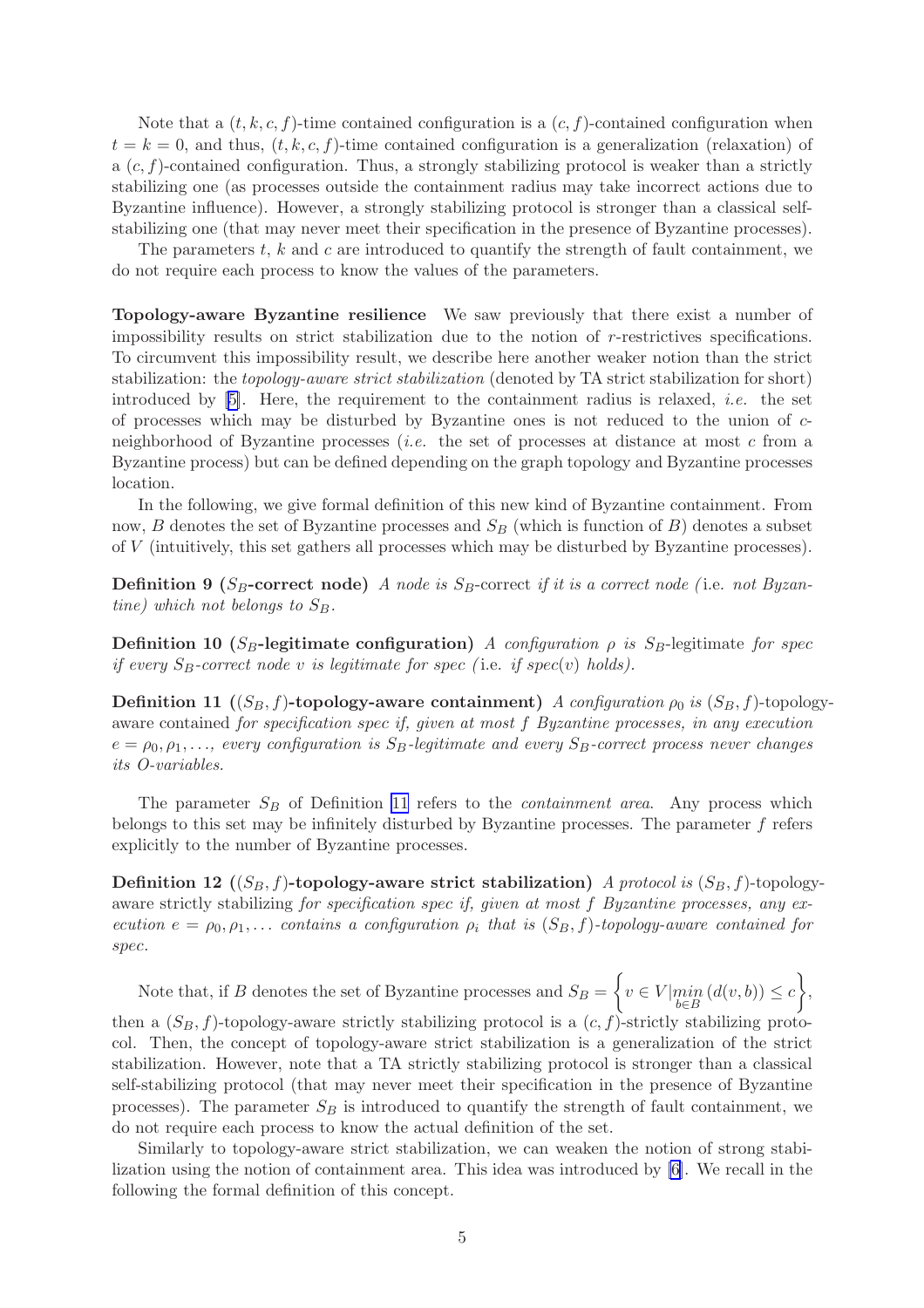**Definition 13** ( $S_B$ -stable configuration) *A configuration*  $\rho$  *is*  $S_B$ -stable *if every*  $S_B$ -correct *process never changes the values of its O-variables as long as Byzantine processes make no action.*

**Definition 14 (S<sub>B</sub>-TA-disruption)** *A portion of execution*  $e = \rho_0, \rho_1, \ldots, \rho_t$  ( $t > 1$ ) is a SB*-TA-disruption if and only if the followings hold:*

- *1.* e *is finite,*
- 2. e contains at least one action of a S<sub>B</sub>-correct process for changing the value of an O*variable,*
- *3.*  $\rho_0$  *is*  $S_B$ -legitimate for spec and  $S_B$ -stable, and
- 4.  $\rho_t$  is the first configuration after  $\rho_0$  such that  $\rho_t$  is  $S_B$ -legitimate for spec and  $S_B$ -stable.

Definition 15  $((t, k, S_B, f)$ -TA time contained configuration) *A configuration*  $\rho_0$  *is*  $(t, k, S_B, f)$ f)*-TA time contained for* spec *if given at most* f *Byzantine processes, the following properties are satisfied:*

- 1.  $\rho_0$  *is*  $S_B$ -legitimate for spec and  $S_B$ -stable,
- 2. every execution starting from  $ρ_0$  contains a S<sub>B</sub>-legitimate configuration for spec after *which the values of all the O-variables of* SB*-correct processes remain unchanged (even when Byzantine processes make actions repeatedly and forever),*
- *3. every execution starting from*  $ρ_0$  *contains at most t S<sub>B</sub>-TA-disruptions, and*
- *4. every execution starting from* ρ0 *contains at most* k *actions of changing the values of O-variables for each*  $S_B$ -correct process.

**Definition 16** ((t,  $S_B$ , f)-**TA** strongly stabilizing protocol) *A protocol A is* (t,  $S_B$ , f)-*TA strongly stabilizing if and only if starting from any arbitrary configuration, every execution involving at most* f *Byzantine processes contains a*  $(t, k, S_B, f)$ *-TA-time contained configuration that is reached after at most* l actions of each  $S_B$ -correct node. Parameters l and k are respec*tively the*  $(t, S_B, f)$ *-stabilization time and the*  $(t, S_B, f)$ *-process-disruption time of* A.

## 3 Maximum Metric Tree Construction

## 3.1 Definition and Specification

In this work, we deal with maximum (routing) metric trees as defined in [\[9\]](#page-17-0). Informally, the goal of a routing protocol is to construct a tree that simultaneously maximizes the metric values of all of the nodes with respect to some total ordering ≺. In the following, we recall all definitions and notations introduced in [\[9\]](#page-17-0).

Definition 17 (Routing metric) *A* routing metric *(or just* metric*) is a five-tuple* (M, W, met, mr, ≺) *where:*

- *1.* M *is a set of metric values,*
- *2.* W *is a set of edge weights,*
- *3. met is a metric function whose domain is*  $M \times W$  *and whose range is*  $M$ ,
- *4.* mr *is the maximum metric value in* M *with respect to* ≺ *and is assigned to the root of the system,*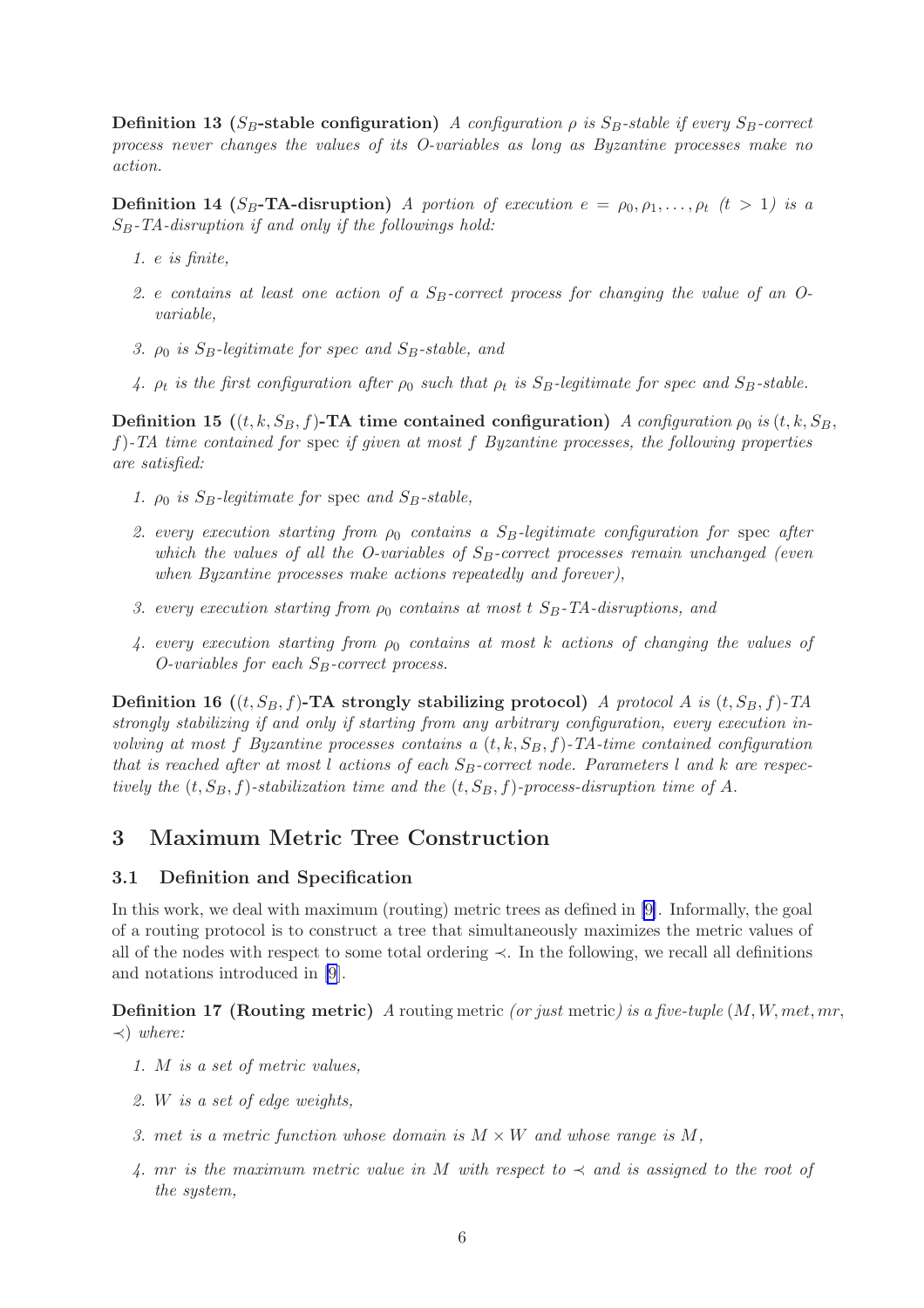- *5.*  $\prec$  *is a less-than total order relation over* M *that satisfies the following three conditions for arbitrary metric values* m*,* m′ *, and* m′′ *in* M*:*
	- *(a) irreflexivity:*  $m \nless m$ ,
	- *(b)* transitivity : if  $m \prec m'$  and  $m' \prec m''$  then  $m \prec m''$ ,
	- *(c)* totality:  $m \prec m'$  *or*  $m' \prec m$  *or*  $m = m'$ .

*Any metric value*  $m \in M\setminus\{mr\}$  *satisfies the utility condition <i>(that is, there exist*  $w_0, \ldots, w_{k-1}$  *in* W and  $m_0 = mr, m_1, \ldots, m_{k-1}, m_k = m$  in M such that  $\forall i \in \{1, \ldots, k\}, m_i = met(m_{i-1}, w_{i-1})$ .

For instance, we provide the definition of four classical metrics with this model: the shortest path metric  $(S\mathcal{P})$ , the flow metric  $(\mathcal{F})$ , and the reliability metric  $(\mathcal{R})$ . Note also that we can modelise the construction of a spanning tree with no particular constraints in this model using the metric  $\mathcal{NC}$  described below and the construction of a BFS spanning tree using the shortest path metric (SP) with  $W_1 = \{1\}$  (we denoted this metric by  $\beta \mathcal{FS}$  in the following).

|       | $\mathcal{S}\mathcal{P} = (M_1, W_1, met_1, mr_1, \prec_1)$ |       | $\mathcal{F} = (M_2, W_2, met_2, mr_2, \prec_2)$  |
|-------|-------------------------------------------------------------|-------|---------------------------------------------------|
| where | $M_1 = N$                                                   | where | $mr_2 \in \mathbb{N}$                             |
|       | $W_1 = N$                                                   |       | $M_2 = \{0, \ldots, mr_2\}$                       |
|       | $met_1(m, w) = m + w$                                       |       | $W_2 = \{0, \ldots, mr_2\}$                       |
|       | $mr_1 = 0$                                                  |       | $met_2(m, w) = min\{m, w\}$                       |
|       | $\prec_1$ is the classical $>$ relation                     |       | $\prec_2$ is the classical $\prec$ relation       |
|       |                                                             |       |                                                   |
|       | $\mathcal{R} = (M_3, W_3, met_3, mr_3, \prec_3)$            |       | $\mathcal{NC} = (M_4, W_4, met_4, mr_4, \prec_4)$ |
| where | $M_3 = [0, 1]$                                              | where | $M_4 = \{0\}$                                     |
|       | $W_3 = [0, 1]$                                              |       | $W_4 = \{0\}$                                     |
|       | $met_3(m, w) = m * w$                                       |       | $met_4(m, w) = 0$                                 |
|       | $mr_3=1$                                                    |       | $mr_4=0$                                          |

Definition 18 (Assigned metric) *An* assigned metric *over a system* S *is a six-tuple* (M, W, met, mr, ≺, wf) *where* (M, W, met, mr, ≺) *is a metric and* wf *is a function that assigns to each edge of* S *a weight in* W*.*

Let a rooted path (from  $v$ ) be a simple path from a process v to the root r. The next set of definitions are with respect to an assigned metric  $(M, W, met, mr, \prec, wf)$  over a given system S.

Definition 19 (Metric of a rooted path) *The* metric of a rooted path *in* S *is the prefix sum of* met *over the edge weights in the path and* mr*.*

For example, if a rooted path p in S is  $v_k, \ldots, v_0$  with  $v_0 = r$ , then the metric of p is  $m_k = met(m_{k-1}, wf(\{v_k,v_{k-1}\})$  with  $\forall i \in \{1,\ldots,k-1\}, m_i = met(m_{i-1},wf(\{v_i,v_{i-1}\})$  and  $m_0 = mr$ .

Definition 20 (Maximum metric path) *A rooted path* p *from* v *in* S *is called a* maximum metric path *with respect to an assigned metric if and only if for every other rooted path* q *from* v *in* S*, the metric of* p *is greater than or equal to the metric of* q *with respect to the total order* ≺*.*

**Definition 21 (Maximum metric of a node)** *The* maximum metric of a node  $v \neq r$  *(or*) *simply* metric value *of* v*) in* S *is defined by the metric of a maximum metric path from* v*. The maximum metric of* r *is* mr*.*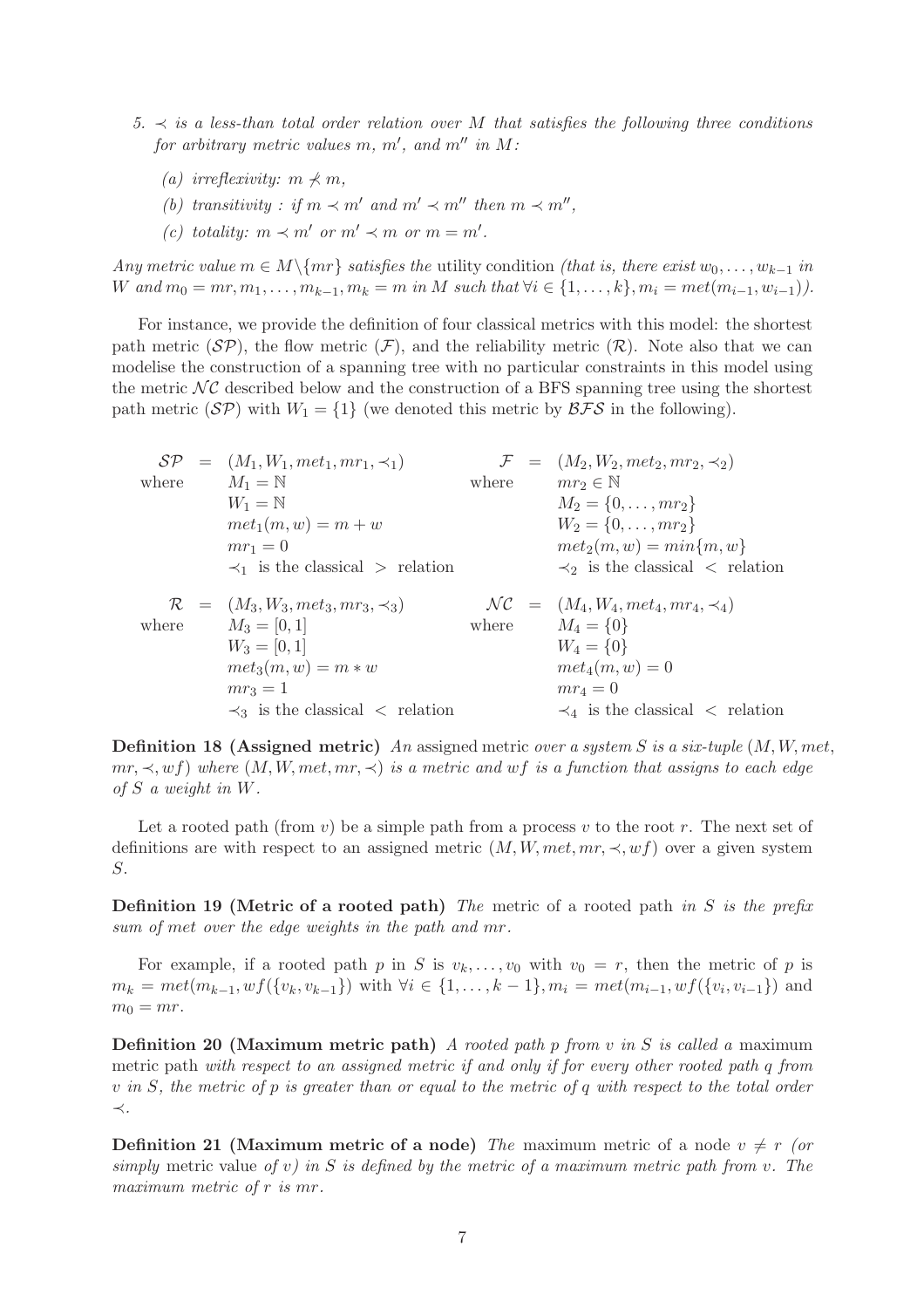Definition 22 (Maximum metric tree) *A spanning tree* T *of* S *is a* maximum metric tree *with respect to an assigned metric over* S *if and only if every rooted path in* T *is a maximum metric path in* S *with respect to the assigned metric.*

The goal of the work of [\[9](#page-17-0)] is the study of metrics that always allow the construction of a maximum metric tree. More formally, the definition follows.

Definition 23 (Maximizable metric) *A metric is* maximizable *if and only if for any assignment of this metric over any system* S*, there is a maximum metric tree for* S *with respect to the assigned metric.*

Given a maximizable metric  $\mathcal{M} = (M, W, mr, met, \prec)$ , the aim of this work is to study the construction of a maximum metric tree with respect to  $\mathcal M$  which spans the system in a selfstabilizing way in a system subject to permanent Byzantine failures. It is obvious that these Byzantine processes may disturb some correct processes. It is why, we relax the problem in the following way: we want to construct a maximum metric forest with respect to  $\mathcal{M}$ . The root of any tree of this forest must be either the real root or a Byzantine process.

Each process v has two O-variables: a pointer to its parent in its tree  $(pnt_v \in N_v \cup \{\perp\})$ and a level which stores its current metric value (level<sub>v</sub>  $\in M$ ). Obviously, Byzantine process may disturb (at least) their neighbors. We use the following specification of the problem.

We introduce new notations as follows. Given an assigned metric  $(M, W, met, mr, \prec, wf)$ over the system S and two processes u and v, we denote by  $\mu(u, v)$  the maximum metric of node u when v plays the role of the root of the system. If u and v are neighbors, we denote by  $w_{u,v}$  the weight of the edge  $\{u,v\}$  (that is, the value of  $wf(\{u,v\})$ ).

**Definition 24 (M-path)** *Given an assigned metric*  $\mathcal{M} = (M, W, mr, met, \prec, wf)$  *over a system S*, *a path*  $(v_0, \ldots, v_k)$   $(k \ge 1)$  *of S is a M*-path *if and only if:* 

\n- 1. 
$$
prnt_{v_0} = \bot
$$
,  $level_{v_0} = 0$ , and  $v_0 \in B \cup \{r\}$ ,
\n- 2.  $\forall i \in \{1, \ldots, k\}$ ,  $prnt_{v_i} = v_{i-1}$  and  $level_{v_i} = met(level_{v_{i-1}}, w_{v_i, v_{i-1}})$ ,
\n- 3.  $\forall i \in \{1, \ldots, k\}$ ,  $met(level_{v_{i-1}}, w_{v_i, v_{i-1}}) = max_{u \in N_v} \{met(level_u, w_{v_i, u})\}$ , and  $u \in N_v$ .
\n

*4.*  $level_{v_k} = \mu(v_k, v_0)$ .

We define the specification predicate  $spec(v)$  of the maximum metric tree construction with respect to a maximizable metric M as follows.

$$
spec(v) : \begin{cases} prnt_v = \bot \text{ and } level_v = 0 \text{ if } v \text{ is the root } r \\ \text{there exists a } \mathcal{M}\text{-path } (v_0, \dots, v_k) \text{ such that } v_k = v \text{ otherwise} \end{cases}
$$

## 3.2 Previous results

In this section, we summarize known results about maximum metric tree construction. The first interesting result about maximizable metrics is due to [\[9\]](#page-17-0) that provides a fully characterization of maximizable metrics as follow.

**Definition 25 (Boundedness)** *A metric*  $(M, W, met, mr, \prec)$  *is* bounded *if and only if:*  $\forall m \in$  $M, \forall w \in W, met(m, w) \prec m \text{ or } met(m, w) = m$ 

**Definition 26 (Monotonicity)** *A metric*  $(M, W, met, mr, \prec)$  *is* monotonic *if and only if:*  $\forall (m, m') \in M^2, \forall w \in W, m \prec m' \Rightarrow (met(m, w) \prec met(m', w) \text{ or } met(m, w) = met(m', w))$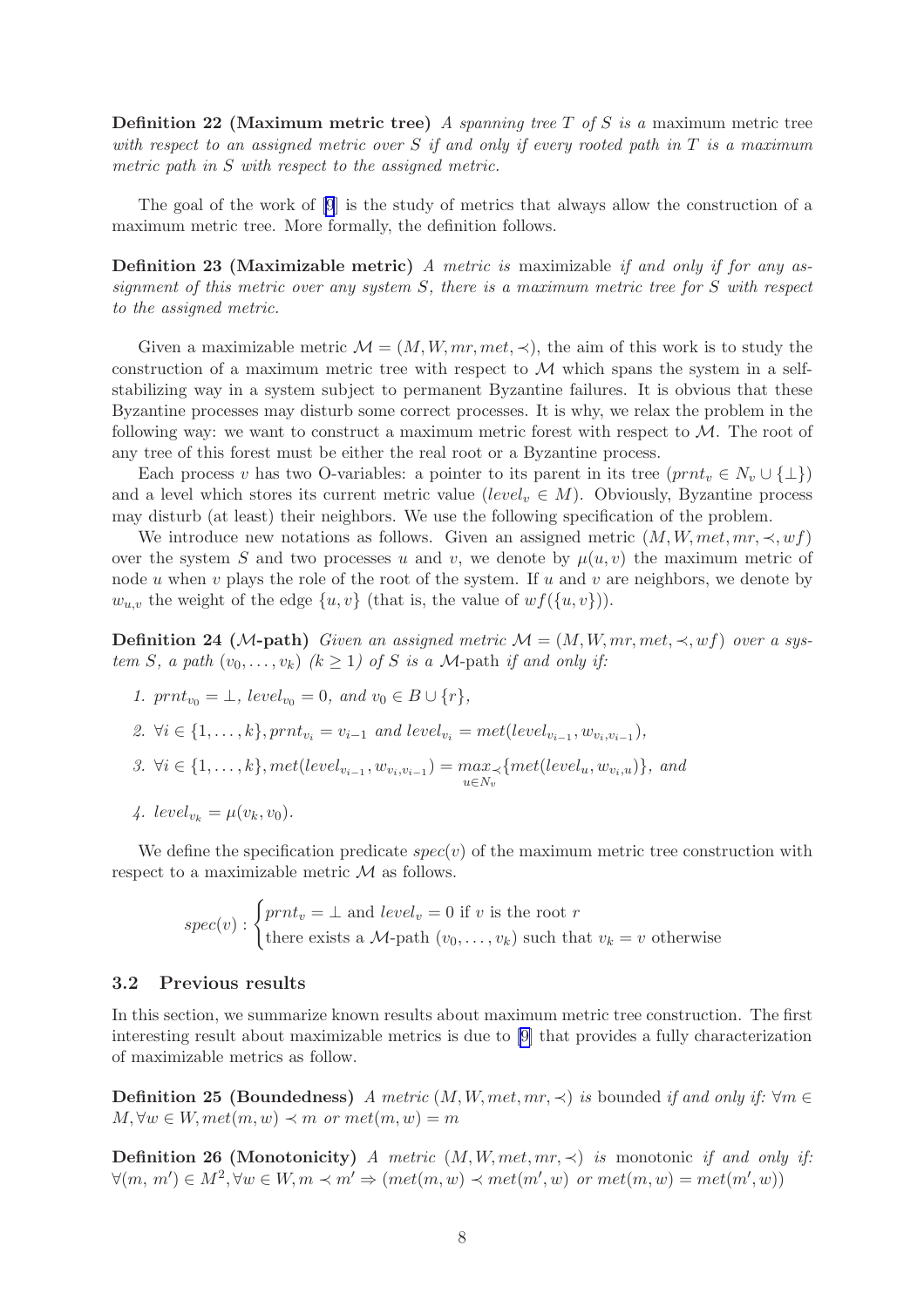<span id="page-9-0"></span>Theorem 1 (Characterization of maximizable metrics [\[9](#page-17-0)]) *A metric is maximizable if and only if this metric is bounded and monotonic.*

Secondly,[[8](#page-17-0)] provides a self-stabilizing protocol to construct a maximum metric tree with respect to any maximizable metric. Now, we focus on self-stabilizating solutions resilient to Byzantine faults. Following discussion of Section 2, it is obvious that there exists no strictly stabilizing protocol for this problem. If we consider the weaker notion of topology-aware strict stabilization,[[5](#page-16-0)] defines the best containment area as:

$$
S_B = \{ v \in V \setminus B \mid \mu(v, r) \le \max_{\prec} \{ \mu(v, b), b \in B \} \} \setminus \{r\}
$$

Intuitively,  $S_B$  gathers correct processes that are closer (or at equal distance) from a Byzantine process than the root according to the metric. Moreover,[[5](#page-16-0)] proves that the algorithm introduced for the maximum metric spanning tree construction in [\[8\]](#page-17-0) performed this optimal containment area. More formally,[[5](#page-16-0)] proves the following results.

**Theorem 2** ([\[5](#page-16-0)]) *Given a maximizable metric*  $\mathcal{M} = (M, W, mr, met, \prec)$ *, even under the cen*tral daemon, there exists no  $(A_B, 1)$ -TA-strictly stabilizing protocol for maximum metric span*ning tree construction with respect to* M *where*  $A_B \subsetneq S_B$ .

**Theorem3** ([\[5](#page-16-0)]) *Given a maximizable metric*  $\mathcal{M} = (M, W, mr, met, \prec)$ *, the protocol of* [[8](#page-17-0)] is  $a(S_B, n-1)$ *-TA strictly stabilizing protocol for maximum metric spanning tree construction with respect to* M*.*

Some others works try to circumvent the impossibility result of strict stabilization using the concept ot strong stabilization but do not provide results for any maximizable metric. Indeed, [\[7](#page-17-0)] proves the following result about spanning tree.

**Theorem 4 ([\[7](#page-17-0)])** *There exists a*  $(t, 0, n - 1)$ *-strongly stabilizing protocol for maximum metric* spanning tree construction with respect to  $NC$  (that is, for a spanning tree with no particular *constraints) with a finite* t*.*

On the other hand, regarding BFS spanning tree construction,[[6](#page-16-0)] proved the following impossibility result.

**Theorem 5** ([\[6](#page-16-0)]) *Even under the central daemon, there exists no*  $(t, c, 1)$ *-strongly stabilizing protocol for maximum metric spanning tree construction with respect to* BFS *where* t *and* c *are two finite integers.*

These two results motivate our result related to strong stabilization in the general case (see Section 4.1) that proves a necessary condition on the maximizable metric to allow strong stabilization.

Now, if we focus on topology-aware strong stabilization, [\[6\]](#page-16-0) proved the following results.

**Theorem 6 ([\[6](#page-16-0)])** *Even under the central daemon, there exists no*  $(t, A^*_B, 1)$ -TA *strongly stabilizing protocol for maximum metric spanning tree construction with respect to* BFS *where*  $A_B^* \subsetneq \{v \in V | min_{b \in B} (d(v, b)) < d(r, v)\}\$ and *t is a finite integer.* 

**Theorem7** ([\[6](#page-16-0)]) *The protocol of*  $[10]$  $[10]$  $[10]$  is a  $(t, S_B^*, n-1)$ -TA strongly stabilizing protocol for *maximum metric spanning tree construction with respect to* BFS *where* t *is a finite integer and*  $S_B^* = \{v \in V | \min_{b \in B} (d(v, b)) < d(r, v) \}.$ 

In the following, we generalize the Theorem 6 to any maximizable metric (see Section 4.2).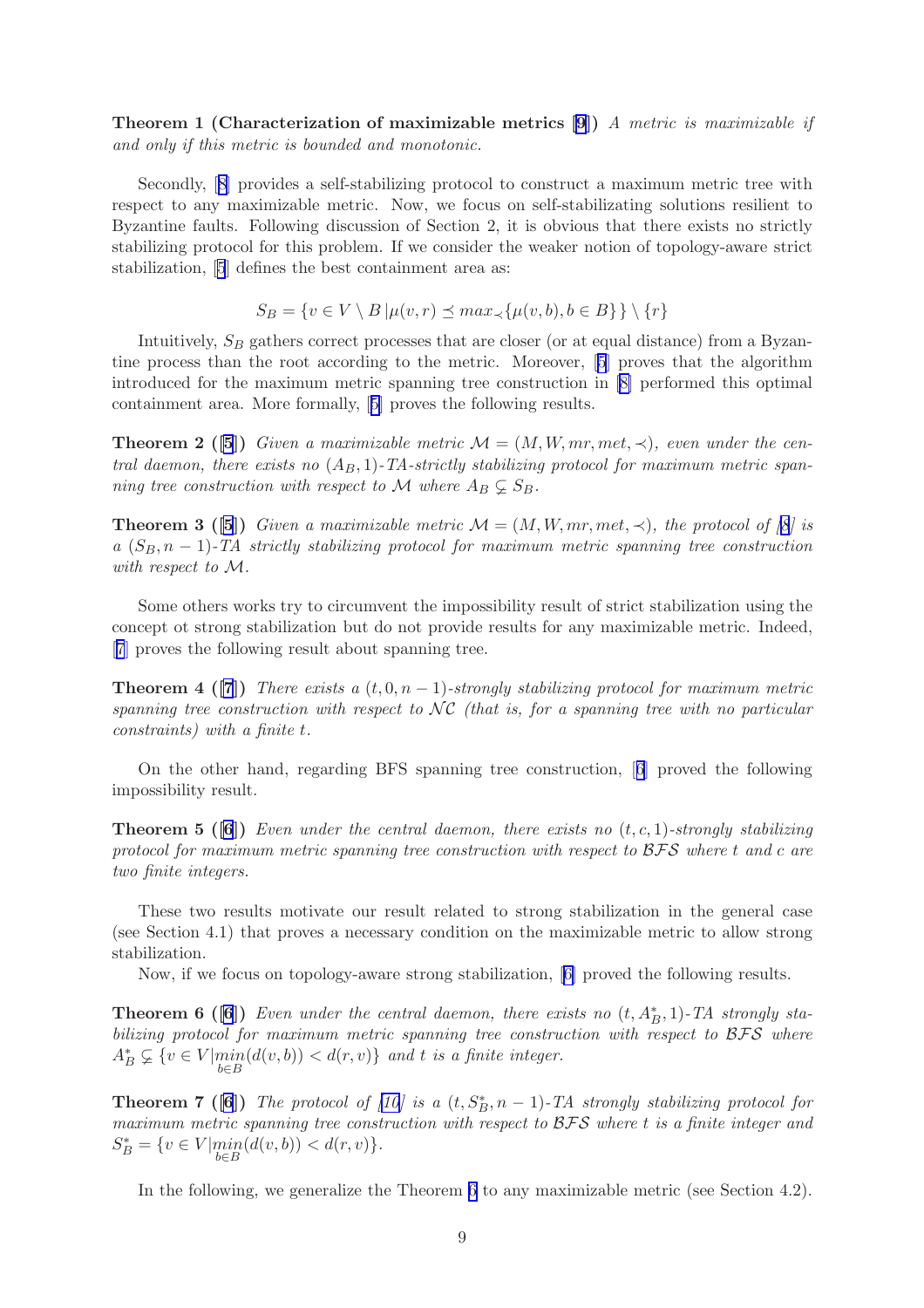## <span id="page-10-0"></span>4 Necessary conditions

In this section, we provide our necessary conditions about containment radius (respectively area) of any strongly stabilizing (respectively TA strongly stabilizing) protocol for the maximum metric tree construction.

### 4.1 Strong Stabilization

We introduce here some new definitions to characterize some important properties of maximizable metrics that are used in the following.

**Definition 27 (Strictly decreasing metric)** *A metric*  $\mathcal{M} = (M, W, mr, met, \prec)$  *is* strictly decreasing *if, for any metric value*  $m \in M$ *, the following property holds: either*  $\forall w \in W$ *, met* $(m, w) \prec$  $m \text{ or } \forall w \in W, met(m, w) = m.$ 

**Definition 28 (Fixed point)** *A metric value m is a* fixed point *of a metric*  $M = (M, W, mr, met, \prec$ ) *if*  $m \in M$  *and if for any value*  $w \in W$ *, we have:*  $met(m, w) = m$ *.* 

Then, we define a specific class of maximizable metrics and we prove that it is possible to construct a maximum metric tree in a strongly-stabilizing way only if we consider such a metric.

**Definition 29 (Strongly maximizable metric)** *A maximizable metric*  $\mathcal{M} = (M, W, mr, met, \prec$ ) *is strongly maximizable if and only if*  $|M| = 1$  *or if the following properties holds:* 

- $|M| > 2$ ,
- M *is strictly decreasing, and*
- M *has one and only one fixed point.*

Note that NC is a strongly maximizable metric (since  $|M_4| = 1$ ) whereas  $\beta \mathcal{F} \mathcal{S}$  or  $\mathcal{S} \mathcal{P}$  are not (since the first one has no fixed point, the second is not strictly decreasing). If we consider the metric  $MET$  defined below, we can show that  $MET$  is a strongly maximizable metric such that  $|M| > 2$ .

$$
\mathcal{MET} = (M_5, W_5, met_5, mr_5, \prec_5)
$$
  
where 
$$
M_5 = \{0, 1, 2, 3\}
$$

$$
W_5 = \{1\}
$$

$$
met_5(m, w) = max\{0, m - w\}
$$

$$
mr_5 = 3
$$

$$
\prec_5
$$
 is the classical 
$$
<
$$
 relation

Now, we can state our first necessary condition.

**Theorem 8** Given a maximizable metric  $\mathcal{M} = (M, W, mr, met, \prec)$ , even under the central *daemon, there exists no* (t, c, 1)*-strongly stabilizing protocol for maximum metric spanning tree construction with respect to* M *for any finite integer* t *if:*

> $\sqrt{ }$  $\int$  $\mathcal{L}$ M *is not a strongly maximizable metric or*  $c < |M| - 2$

**Proof** We prove this result by contradiction. We assume so that  $\mathcal{M} = (M, W, mr, met, \prec)$  is a maximizable metric such that there exist a finite integer t and a protocol  $P$  that is a  $(t, c, 1)$ strongly stabilizing protocol for maximum metric spanning tree construction with respect to M. We distinguish the following cases (note that they are exhaustive):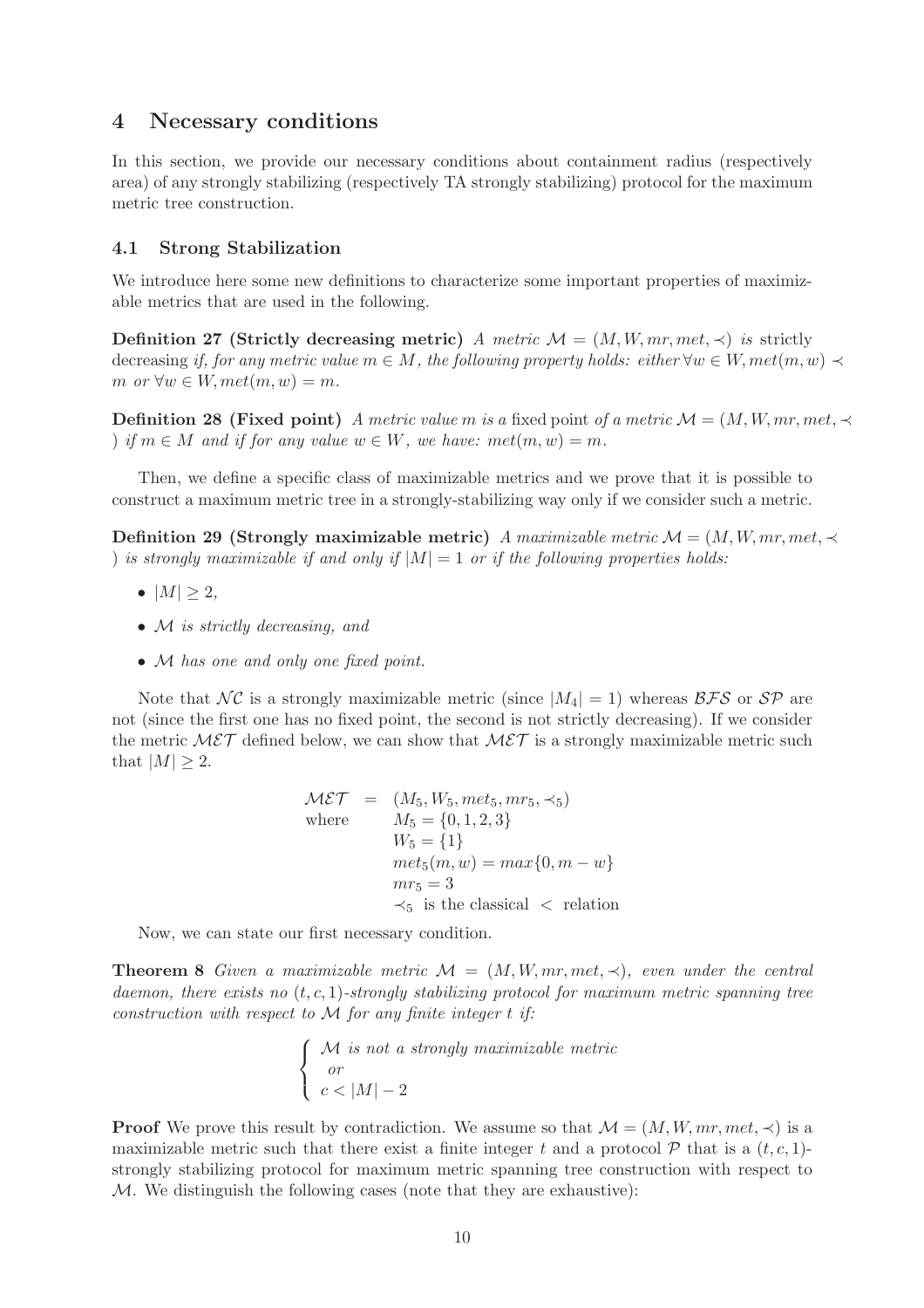<span id="page-11-0"></span>

Figure 1: Configurations used in proof of Theorem [8](#page-10-0), case 1.

**Case 1:** M is a strongly maximizing metric and  $c < |M| - 2$ .

As  $c \geq 0$ , we know that  $|M| \geq 2$  and by definition of a strongly stabilizing metric, M is strictly decreasing, and M has one and only one fixed point.

By assumption on M, we know that there exist  $c + 3$  distinct metric values  $m_0 =$  $mr, m_1, \ldots, m_{c+2}$  in M and  $w_0, w_1, \ldots, w_{c+1}$  in W such that:  $\forall i \in \{1, \ldots, c+2\}, m_i =$  $met(m_{i-1}, w_{i-1}) \prec m_{i-1}.$ 

Let  $S = (V, E, W)$  be the following weighted system  $V = \{p_0 = r, p_1, \ldots, p_{2c+2}, p_{2c+3} = b\},\$  $E = \{\{p_i, p_{i+1}\}, i \in \{0, \ldots, 2c+2\}\}\$ and  $\forall i \in \{0, c+1\}, w_{p_i, p_{i+1}} = w_{p_{2c+3-i}, p_{2c+2-i}} = w_i.$ Note that the choice  $w_{p_{c+1},p_{c+2}} = w_{c+1}$  ensures us the following property when  $level_r =$ level<sub>b</sub> = mr:  $\mu(p_{c+1}, b) \prec \mu(p_{c+1}, r)$  (and by symmetry,  $\mu(p_{c+2}, r) \prec \mu(p_{c+2}, b)$ ). Process  $p_0$  is the real root and process b is a Byzantine one. Note that the construction of W ensures the following properties when  $level_r = level_b = mr$ :  $\forall i \in \{1, ..., c+1\}, \mu(p_i, r) =$  $\mu(p_{2c+3-i}, b), \mu(p_i, b) \prec \mu(p_i, r)$  and  $\mu(p_{2c+3-i}, r) \prec \mu(p_{2c+3-i}, b)$ .

Assume that the initial configuration  $\rho_0$  of S satisfies:  $prnt_r = prnt_b = \perp$ , level<sub>r</sub> =  $level_b = mr$ , and other variables of b (if any) are identical to those of r (see Figure 1, variables of other processes may be arbitrary). Assume now that  $b$  takes exactly the same actions as  $r$  (if any) immediately after  $r$ . Then, by symmetry of the execution and by convergence of  $P$  to spec, we can deduce that the system reaches in a finite time a configuration  $\rho_1$  (see Figure 1) in which:  $\forall i \in \{1, ..., c+1\}$ ,  $prnt_{p_i} = p_{i-1}$ ,  $level_{p_i} =$  $\mu(p_i, r) = m_i$  and  $\forall i \in \{c+2, \ldots, 2c+2\}, prnt_{p_i} = p_{i+1}$  and  $level_{p_i} = \mu(p_i, b) = m_{2c+3-i}$ (because this configuration is the only one in which all correct process v satisfies  $spec(v)$ )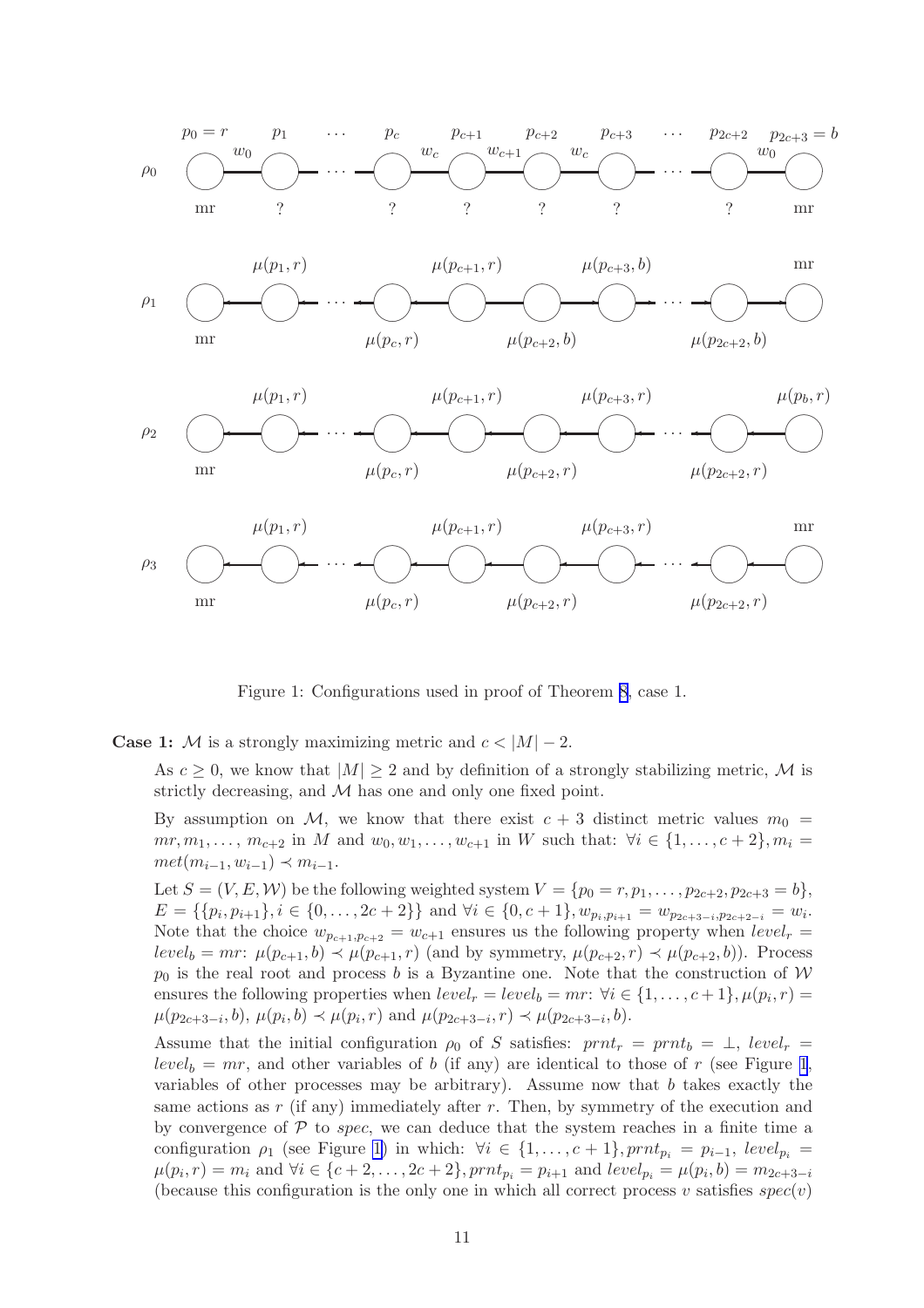<span id="page-12-0"></span>

Figure 2: Configurations used in proof of Theorem [8,](#page-10-0) cases 2 and 3.

when  $prnt_r = prnt_b = \perp$  and  $level_r = level_b = mr$  by construction of W). Note that  $\rho_1$ is c-legitimate and c-stable.

Assume now that the Byzantine process acts as a correct process and executes correctly its algorithm. Then, by convergence of  $P$  in fault-free systems (remember that a stronglystabilizing algorithm is a special case of self-stabilizing algorithm), we can deduce that the system reach in a finite time a configuration  $\rho_2$  (see Figure [1](#page-11-0)) in which:  $\forall i \in \{1, \ldots, 2c + \ldots\}$  $3\}$ ,  $prnt_{p_i} = p_{i-1}$  and  $level_{p_i} = \mu(p_i, r)$  (because this configuration is the only one in which all process v satisfies  $spec(v)$ . Note that the portion of execution between  $\rho_1$  and  $\rho_2$  contains at least one c-perturbation  $(p_{c+2}$  is a c-correct process and modifies at least once its O-variables) and that  $\rho_2$  is c-legitimate and c-stable.

Assume now that the Byzantine process b takes the following state:  $prnt_b = \perp$  and  $level_b = mr$ . This step brings the system into configuration  $\rho_3$  (see Figure [1](#page-11-0)). From this configuration, we can repeat the execution we constructed from  $\rho_0$ . By the same token, we obtain an execution of P which contains c-legitimate and c-stable configurations (see  $\rho_1$ ) and an infinite number of c-perturbation which contradicts the  $(t, c, 1)$ -strong stabilization of P.

**Case 2:**  $M$  is not strictly decreasing.

By definition, we know that  $\mathcal M$  is not a strongly maximizable metric. Hence, we have  $|M| \geq 2$ . Then, the definition of a strictly decreasing metric implies that there exists a metric value  $m \in M$  such that:  $\exists w \in W$ ,  $met(m, w) = m$  and  $\exists w' \in W$ ,  $m' = met(m, w') \prec m$ (and thus m is not a fixed point of  $\mathcal{M}$ ). By the utility condition on M, we know that there exists a sequence of metric values  $m_0 = mr, m_1, \ldots, m_l = m$  in M and  $w_0, w_1, \ldots, w_{l-1}$ in W such that  $\forall i \in \{1, ..., l\}$ ,  $m_i = met(m_{i-1}, w_{i-1})$ . Denote by k the length of the shortest such sequence. Note that this implies that  $\forall i \in \{1, \ldots, k\}, m_i \prec m_{i-1}$  (otherwise we can remove  $m_i$  from the sequence and this is contradictory with the construction of  $k$ ). We distinguish the following cases: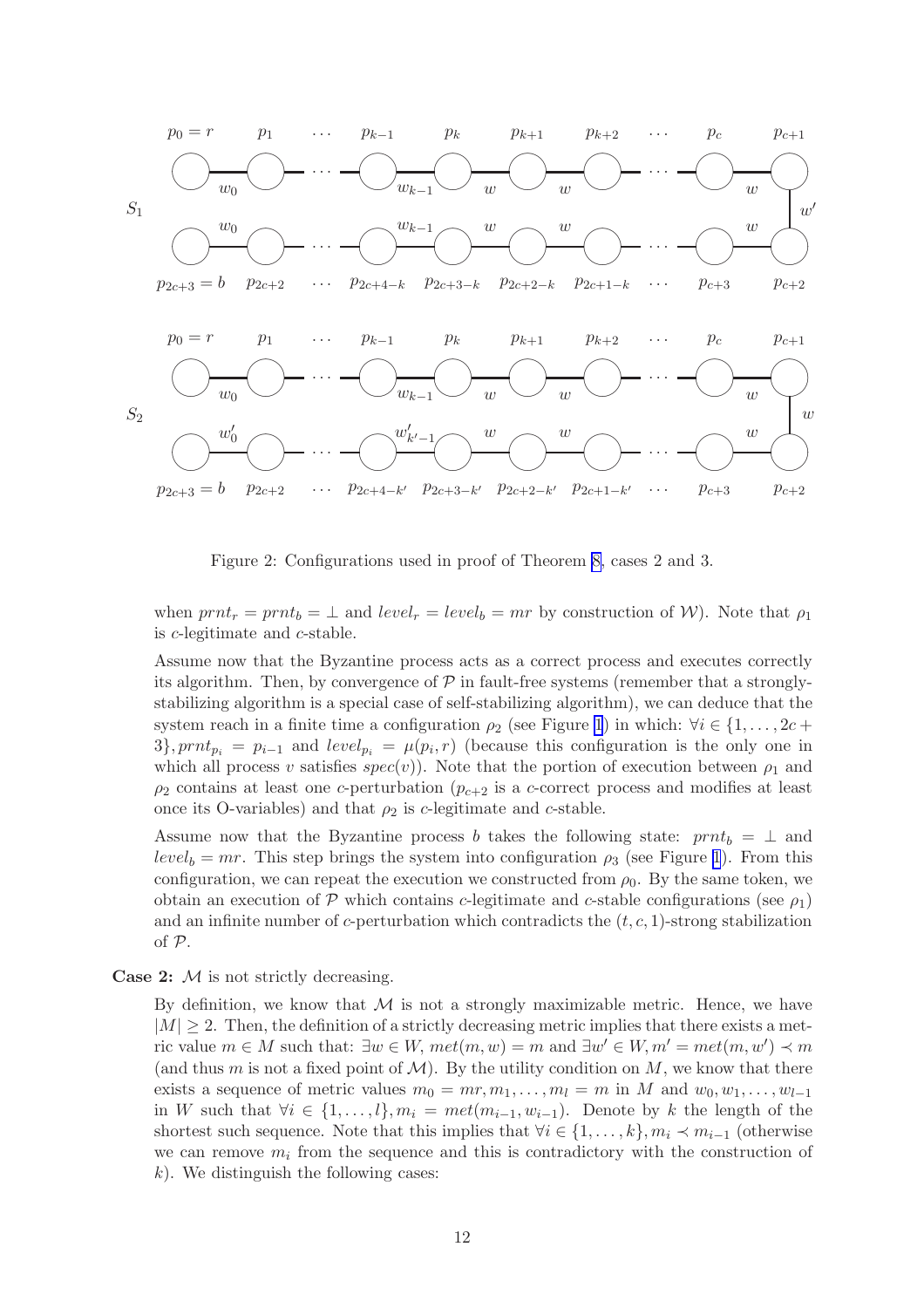**Case 2.1:**  $k \ge c+2$ .

We can use the same token as case 1 above by using  $w'$  instead of  $w_{c+1}$  in the case where  $k = c + 2$  (since we know that  $met(m, w') \prec m$ ).

Case 2.2:  $k < c + 2$ .

Let  $S_1 = (V, E, W)$  be the following weighted system  $V = \{p_0 = r, p_1, \ldots, p_{2c+2}, p_{2c+3} =$  $b\}, E = \{\{p_i, p_{i+1}\}, i \in \{0, \ldots, 2c+2\}\}, \forall i \in \{0, \ldots, k-1\}, w_{p_i, p_{i+1}} = w_{p_{2c+3-i}, p_{2c+2-i}} =$  $w_i, \forall i \in \{k, \ldots, c\}, w_{p_i, p_{i+1}} = w_{p_{2c+3-i}, p_{2c+2-i}} = w$  and  $w_{p_{c+1}, p_{c+2}} = w'$  (see Figure [2](#page-12-0)). Note that this choice ensures us the following property when  $level_r = level_b = mr$ :  $\mu(p_{c+1}, b) \prec \mu(p_{c+1}, r)$  (and by symmetry,  $\mu(p_{c+2}, r) \prec \mu(p_{c+2}, b)$ ). Process  $p_0$  is the real root and process b is a Byzantine one. Note that the construction of  $W$  ensures the following properties when  $level_r = level_b = mr: \forall i \in \{1, ..., c+1\}, \mu(p_i, r) =$  $\mu(p_{2c+3-i}, b), \mu(p_i, b) \prec \mu(p_i, r)$  and  $\mu(p_{2c+3-i}, r) \prec \mu(p_{2c+3-i}, b)$ .

This construction allows us to follow the same proof as in case 1 above.

**Case 3:**  $M$  has no or more than two fixed point, and is strictly decreasing.

If  $M$  has no fixed point and is strictly decreasing, then  $|M|$  is not finite and then, we can apply the result of case 1 above since  $c$  is a finite integer.

If M has two or more fixed points and is strictly decreasing, denote by  $\Upsilon$  and  $\Upsilon'$  two fixed points of M. Without loss of generality, assume that  $\Upsilon \prec \Upsilon'$ . By the utility condition on M, we know that there exists sequences of metric values  $m_0 = mr, m_1, \ldots, m_l = \Upsilon$  and  $m'_0 = mr, m'_1, \ldots, m'_{l'} = \Upsilon'$  in M and  $w_0, w_1, \ldots, w_{l-1}$  and  $w'_0, w'_1, \ldots, w'_{l'-1}$  in W such that  $\forall i \in \{1, ..., l\}$ ,  $m_i = met(m_{i-1}, w_{i-1})$  and  $\forall i \in \{1, ..., l'\}$ ,  $m'_i = met(m'_{i-1}, w'_{i-1})$ . Denote by  $k$  and  $k'$  the length of shortest such sequences. Note that this implies that  $\forall i \in \{1, \ldots, k\}, m_i \prec m_{i-1} \text{ and } \forall i \in \{1, \ldots, k'\}, m'_i \prec m'_{i-1} \text{ (otherwise we can remove } m_i$ or  $m'_i$  from the corresponding sequence). We distinguish the following cases:

**Case 3.1:**  $k > c + 2$  or  $k' > c + 2$ .

Without loss of generality, assume that  $k > c + 2$  (the second case is similar). We can use the same token as case 1 above.

**Case 3.2:**  $k \leq c + 2$  and  $k' \leq c + 2$ .

Let w be an arbitrary value of W. Let  $S_2 = (V, E, W)$  be the following weighted system  $V = \{p_0 = r, p_1, \ldots, p_{2c+2}, p_{2c+3} = b\}, E = \{\{p_i, p_{i+1}\}, i \in \{0, \ldots, 2c + b\}\}$ 2}},  $\forall i \in \{0, k-1\}$ ,  $w_{p_i, p_{i+1}} = w_i$ ,  $\forall i \in \{0, k'-1\}$ ,  $w_{p_{2c+3-i}, p_{2c+2-i}} = w'_i$  and  $\forall i \in$  ${k, 2c + 2 - k'}, w_{p_i, p_{i+1}} = w$  (see Figure [2\)](#page-12-0). Note that this choice ensures us the following property when  $level_r = level_b = mr: \mu(p_{c+1}, r) = \Upsilon \prec \Upsilon' = \mu(p_{c+1}, b)$ and  $\mu(p_{c+2}, r) = \Upsilon \prec \Upsilon' = \mu(p_{c+2}, b)$ . Process  $p_0$  is the real root and process b is a Byzantine one.

This construction allows us to follow a similar proof as in case 1 above (note that any process u which satisfies  $\mu(u, r) \prec \Upsilon'$  will be disturb infinitely often, in particular at least  $p_{c+1}$  and  $p_{c+2}$  which contradicts the  $(t, c, 1)$ -strong stabilization of  $\mathcal{P}$ ).

In any case, we show that there exists a system which contradicts the  $(t, c, 1)$ -strong stabilization of  $P$  that ends the proof.

### 4.2 Topology Aware Strong Stabilization

First,we generalize the set  $S_B^*$  previously defined for the  $\mathcal{BFS}$  metric in [[6](#page-16-0)] to any maximizable metric  $\mathcal{M} = (M, W, mr, met, \prec).$ 

$$
S_B^* = \left\{ v \in V \setminus B \middle| \mu(v, r) \prec \max_{b \in B} \left\{ \mu(v, b) \right\} \right\}
$$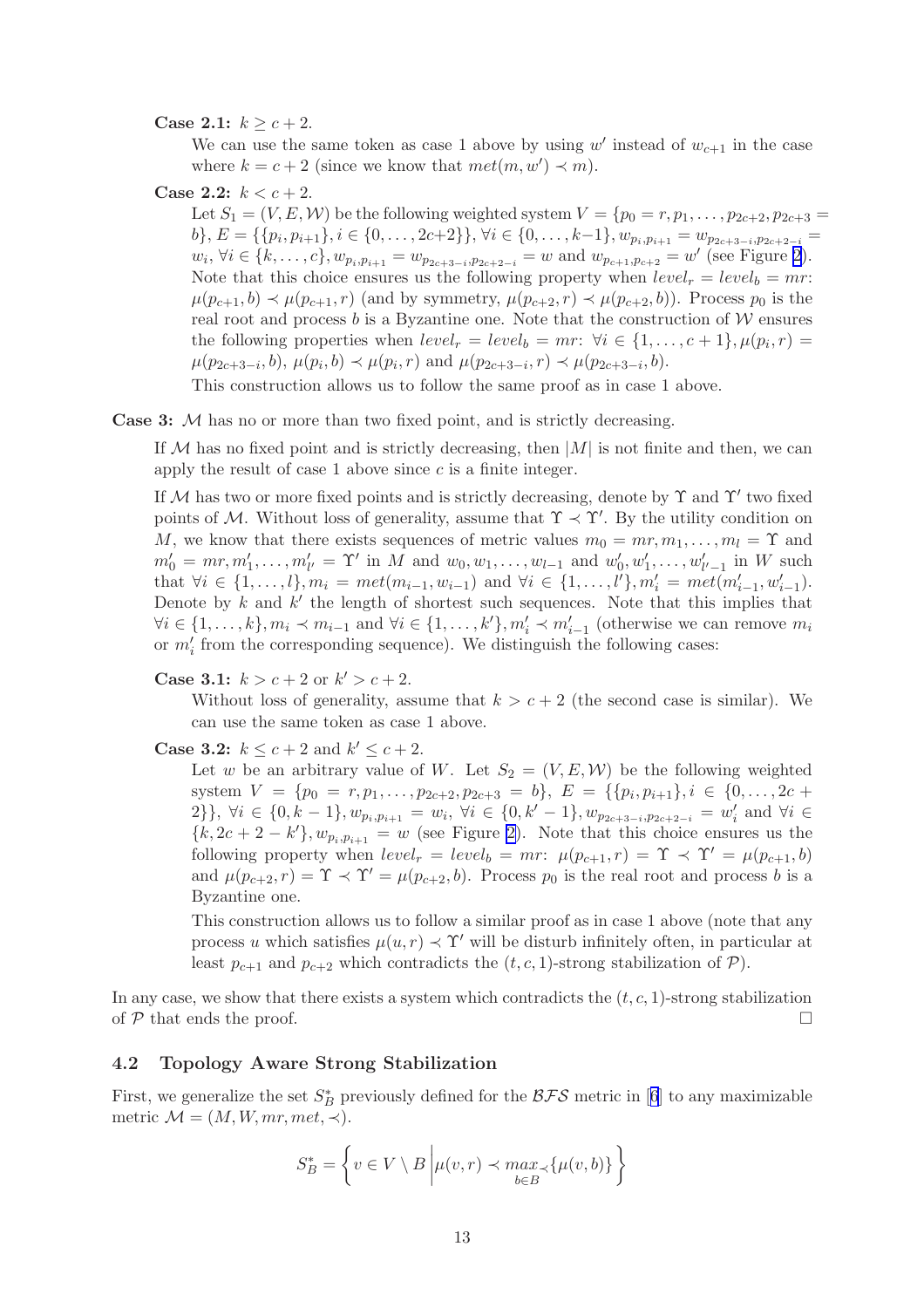<span id="page-14-0"></span>

Figure 3: Examples of containment areas for SP spanning tree construction.

Intuitively,  $S_B^*$  gathers the set of corrects processes that are strictly closer (according to M) to a Byzantine process than the root. Figures from 3 to [5](#page-16-0) provide some examples of containment areas with respect to several maximizable metrics and compare it to  $S_B$ , the optimal containment area for TA strict stabilization.

Now, we can state our generalization of Theorem [6.](#page-9-0)

**Theorem 9** Given a maximizable metric  $\mathcal{M} = (M, W, mr, met, \prec)$ , even under the central *daemon, there exists no*  $(t, A_B^*, 1)$ -TA-strongly stabilizing protocol for maximum metric spanning *tree construction with respect to*  $M$  *where*  $A_B^* \subsetneq S_B^*$  *and t is a given finite integer.* 

**Proof** Let  $\mathcal{M} = (M, W, mr, met, \prec)$  be a maximizable metric and  $\mathcal{P}$  be a  $(t, A_B^*, 1)$ -TA-strongly stabilizing protocol for maximum metric spanning tree construction protocol with respect to M where  $A_B^* \subsetneq S_B^*$  and t is a finite integer. We must distinguish the following cases:

Case 1:  $|M| = 1$ .

Denote by m the metric value such that  $M = \{m\}$ . For any system and for any process v, we have  $\mu(v,r) = \min_{b \in B}$  $\{\mu(v,b)\}=m.$  Consequently,  $S_B^*=\emptyset$  for any system. Then, it is absurd to have  $A_B^* \subsetneq S_B^*$ .

**Case 2:**  $|M| \ge 2$ .

By definition of a bounded metric, we can deduce that there exists  $m \in M$  and  $w \in W$ such that  $m = met(mr, w) \prec mr$ . Then, we must distinguish the following cases:

**Case 2.1:**  $m$  is a fixed point of  $M$ .

Let  $S$  be a system such that any edge incident to the root or a Byzantine process has a weight equals to w. Then, we can deduce that we have:  $m = max_{\prec} {\mu(r, b)} \prec$ b∈B  $\mu(r,r) = mr$  and for any correct process  $v \neq r$ ,  $\mu(v,r) = max_{b \in B} \lt \$  $\{\mu(v, b)\} = m$ . Hence,  $S_B^* = \emptyset$  for any such system. Then, it is absurd to have  $A_B^* \subsetneq S_B^*$ .

**Case 2.2:**  $m$  is not a fixed point of  $M$ .

This implies that there exists  $w' \in W$  such that:  $met(m, w') \prec m$  (remember that M is bounded). Consider the following system:  $V = \{r, u, u', v, v', b\}, E =$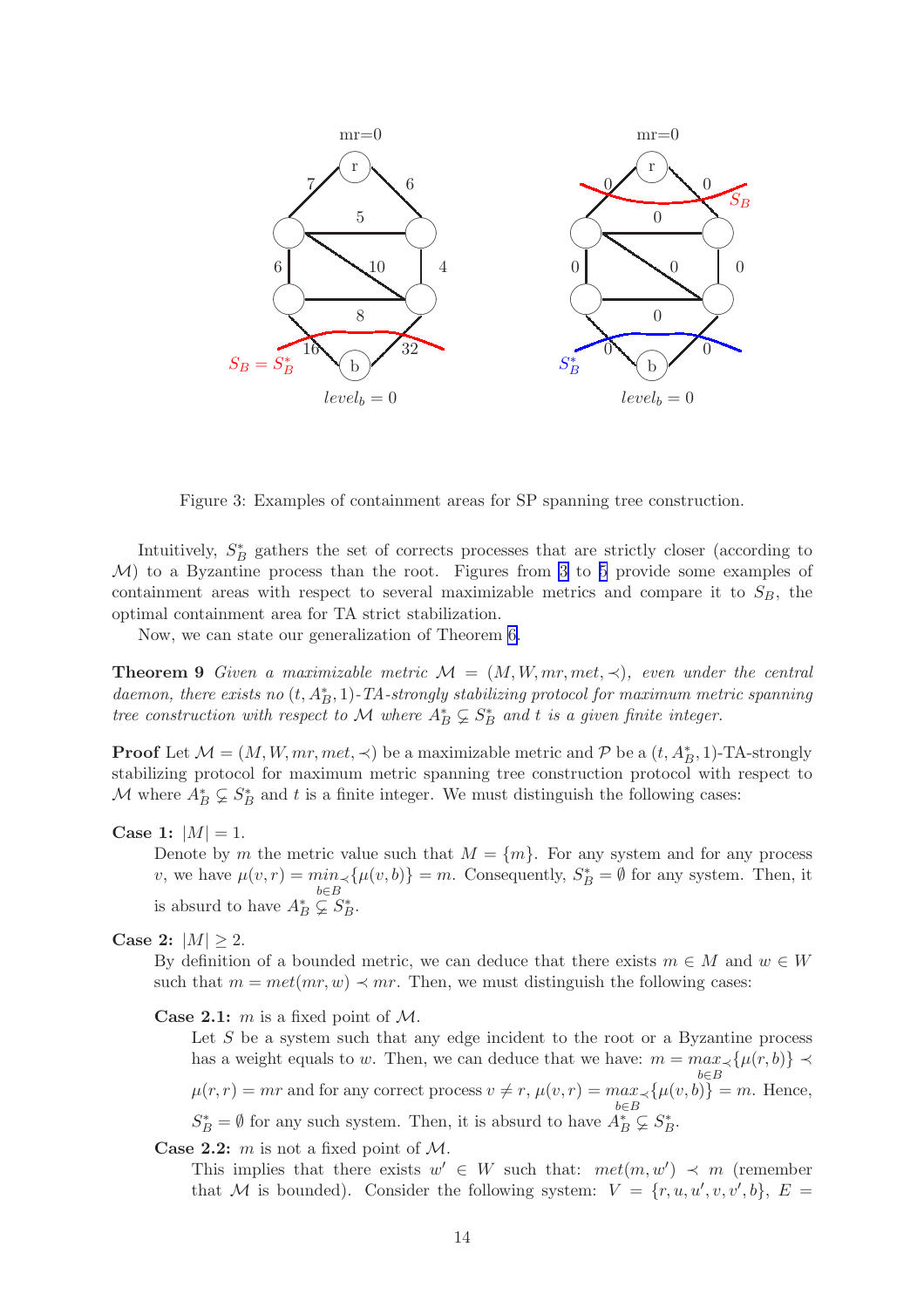

Figure 4: Examples of containment areas for flow spanning tree construction.

 $\{\{r, u\}, \{r, u'\}, \{u, v\}, \{u', v'\}, \{v, b\}, \{v', b\}\}, w_{r, u} = w_{r, u'} = w_{v, b} = w_{v', b} = w$ , and  $w_{u,v} = w_{u',v'} = w'$  (b is a Byzantine process). We can see that  $S_B^* = \{v, v'\}$ . Since  $A_B^* \subsetneq S_B$ , we have:  $v \notin A_B^*$  or  $v' \notin A_B^*$ . Consider now the following configuration  $\rho_0$ :  $prnt_r = prnt_b = \perp$ ,  $level_r = level_b = mr$ , and  $prnt$ , level variables of other processes are arbitrary (see Figure [6,](#page-17-0) other variables may have arbitrary values but other variables of b are identical to those of  $r$ ).

Assume now that b takes exactly the same actions as  $r$  (if any) immediately after  $r$ (note that  $r \notin A_B^*$  and hence  $prnt_r = \perp$  and  $level_r = mr$  still hold by closure and then  $prnt_b = \perp$  and  $level_b = mr$  still hold too). Then, by symmetry of the execution and by convergence of  $P$  to spec, we can deduce that the system reaches in a finite time a configuration  $\rho_1$  (see Figure [6](#page-17-0)) in which:  $prnt_r = prnt_b = \perp$ ,  $prnt_u = prnt_{u'} = r$ ,  $prnt_v = prnt_{v'} = b$ ,  $level_r = level_b = mr$ , and  $level_u = level_{u'} = level_v = level_{v'} =$  $m$  (because this configuration is the only one in which all correct process  $v$  satisfies  $spec(v)$  when  $prnt_r = prnt_b = \perp$  and  $level_r = level_b = mr$  since  $met(m, w') \prec m$ . Note that  $\rho_1$  is  $A_B^*$ -legitimate for *spec* and  $A_B^*$ -stable (whatever  $A_B^*$  is).

Assume now that b behaves as a correct processor with respect to  $P$ . Then, by convergence of P in a fault-free system starting from  $\rho_1$  which is not legitimate (remember that a TA-strongly stabilizing algorithm is a special case of self-stabilizing algorithm), we can deduce that the system reach in a finite time a configuration  $\rho_2$ (see Figure [6\)](#page-17-0) in which:  $prnt_r = \perp, prnt_u = prnt_{u'} = r, prnt_v = u, prnt_{v'} = u'$ ,  $prnt_b = v$  (or  $prnt_b = v'$ ),  $level_r = mr$ ,  $level_u = level_{u'} = m$   $level_v = level_{v'} =$  $met(m, w') = m'$ , and  $level_b = met(m', w) = m''$ . Note that processes v and v' modify their O-variables in the portion of execution between  $\rho_1$  and  $\rho_2$  and that  $\rho_2$  is  $A_B^*$ -legitimate for *spec* and  $A_B^*$ -stable (whatever  $A_B^*$  is). Consequently, this portion of execution contains at least one  $A_B^*$ -TA-disruption (whatever  $A_B^*$  is).

Assume now that the Byzantine process b takes the following state:  $prnt_b = \perp$  and  $level_b = mr$ . This step brings the system into configuration  $\rho_3$  (see Figure [6](#page-17-0)). From this configuration, we can repeat the execution we constructed from  $\rho_0$ . By the same token, we obtain an execution of  $P$  which contains c-legitimate and c-stable configurations (see  $\rho_1$ ) and an infinite number of  $A_B^*$ -TA-disruption (whatever  $A_B^*$ is) which contradicts the  $(t, A_B^*, 1)$ -TA-strong stabilization of  $P$ .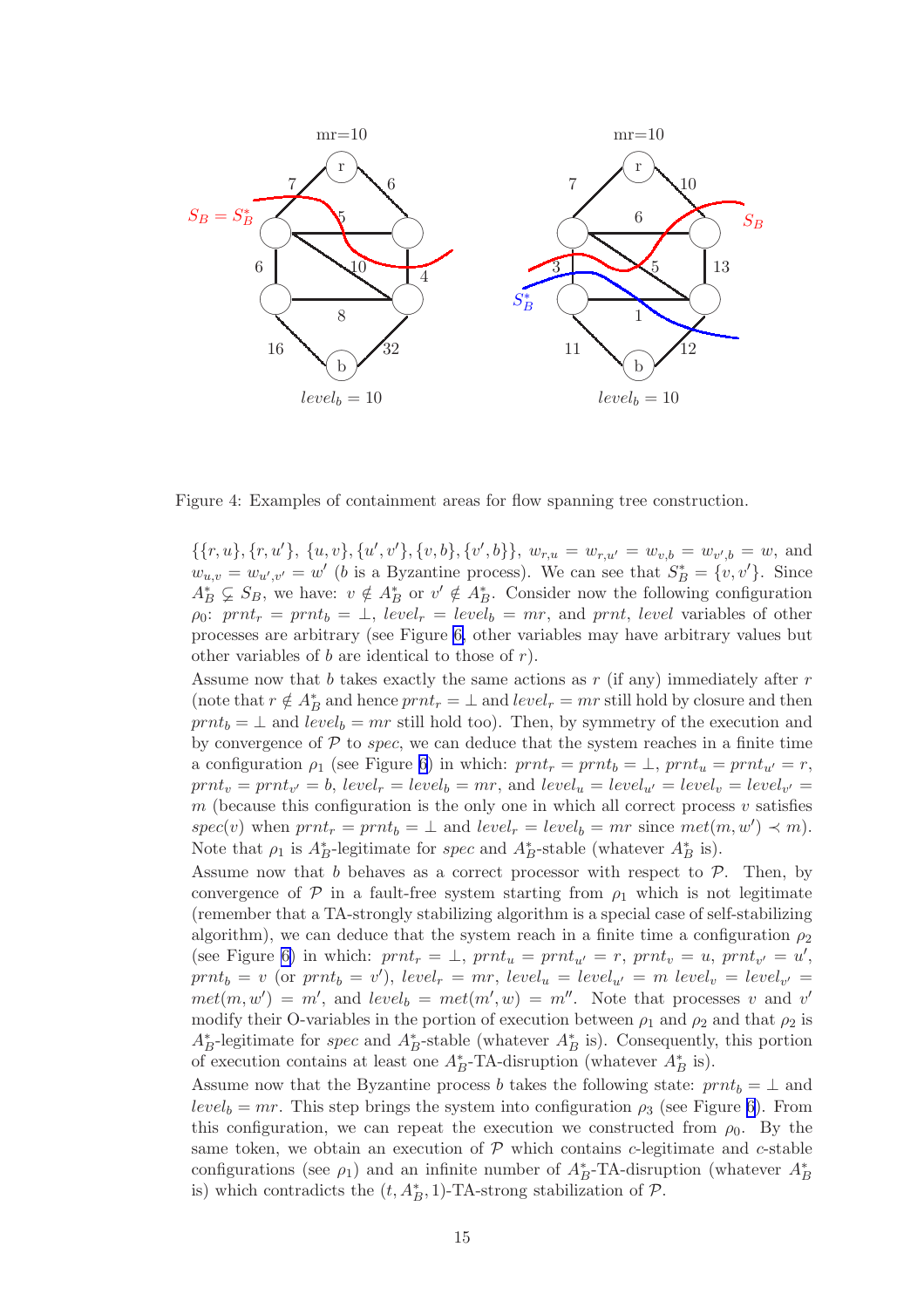<span id="page-16-0"></span>

Figure 5: Examples of containment areas for reliability spanning tree construction.

## 5 Conclusion

In this paper, we presented two necessary conditions to achieve strong stabilization and topologyaware strong stabilization in maximum metric tree construction. Our work obviously leads to the following open question: is there a topology-aware strongly stabilizing protocol that ensures a containment area equal to  $S_B^*$ ? We conjecture that it is the case.

## References

- [1] Ariel Daliot and Danny Dolev. Self-stabilization of byzantine protocols. In Ted Herman and Sébastien Tixeuil, editors, *Self-Stabilizing Systems*, volume 3764 of *Lecture Notes in Computer Science*, pages 48–67. Springer, 2005.
- [2] Edsger W. Dijkstra. Self-stabilizing systems in spite of distributed control. *Commun. ACM*, 17(11):643–644, 1974.
- [3] Shlomi. Dolev. *Self-stabilization*. MIT Press, March 2000.
- [4] Shlomi Dolev and Jennifer L. Welch. Self-stabilizing clock synchronization in the presence of byzantine faults. *J. ACM*, 51(5):780–799, 2004.
- [5] Swan Dubois, Toshimitsu Masuzawa, and Sébastien Tixeuil. The impact of topology on byzantine containment in stabilization. In *Proceedings of DISC 2010*, Lecture Notes in Computer Science, Boston, Massachusetts, USA, September 2010. Springer Berlin / Heidelberg.
- [6] Swan Dubois, Toshimitsu Masuzawa, and S´ebastien Tixeuil. On byzantine containment properties of the min+1 protocol. In *Proceedings of SSS 2010*, Lecture Notes in Computer Science, New York, NY, USA, September 2010. Springer Berlin / Heidelberg.